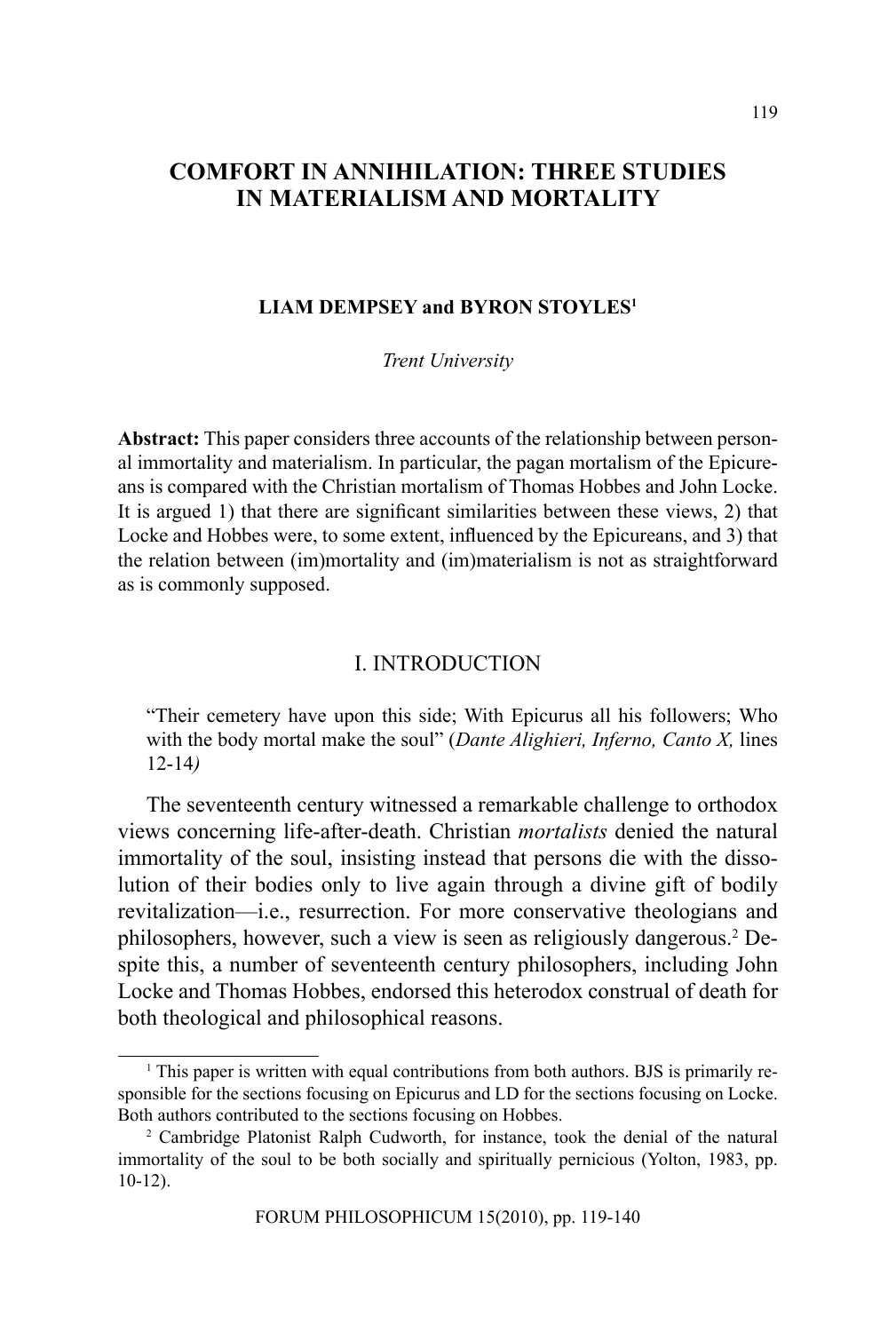In what follows, details of the (Christian) mortalist theories of Hobbes and Locke are compared with the pagan mortalism of the ancient Epicureans; there are significant points of connection between their positions many more than a cursory comparison might suggest. To properly explicate the similarities and differences between these views, two issues are addressed. First, we challenge Robert Burns's contention that, despite rising interest in Epicureanism in the seventeenth century, "[t]he pagan mortalism of Epicurus and Lucretius, which alone denied all hope of eternal life, did not contribute to the development of Christian mortalism in England; even the ideas of the more philosophical . . . mortalists stand well apart from Epicurean mortalism." (Burns 1972, pp. 5-8) While there are clear and important differences between the *pagan* mortalism of the Epicureans and the eschatology of *Christian* mortalism, there are significant agreements among their respective accounts of the mortality of persons. In fact, we contend that both Hobbes and Locke are familiar, even sympathetic, with various aspects of Epicurean philosophy, and offer Epicurean arguments to support their own philosophical and theological positions. For one example, Epicurus and his followers argue that each person is annihilated at the moment of bodily death. Hobbes and Locke agree that bodily death is the end of the person since it marks a complete cessation of consciousness; but for supernatural intervention, which Hobbes and Locke allow for and the Epicureans deny, bodily death is personal death. Moreover, all recognize that the perpetual existence of atoms (or corpuscles) can in no way constitute *personal* immortality; and, thus, with the Epicureans, Hobbes and Locke concur that there is little to fear from bodily death *per se*.

Second, we begin to draw out an important—if under-appreciated lesson regarding the relationship between materialism and mortality. Despite common intuitions to the contrary, a thoroughgoing materialism is perfectly compatible with the possibility that some entities are immortal. Epicurus, Hobbes, and Locke all agree that the rejection of an immaterial soul substance does not, logically or otherwise, rule out the possibility of immortality. We see this, first, in comparing Hobbes' explicit claim that the theistic God is material with the Epicurean view that the gods, who are both material and embodied, are nevertheless immortal. As Locke later makes clear, immaterialism—i.e., the view that the soul is immaterial<sup>3</sup>—in no way guarantees personal immortality. For Locke, personal annihilation

<sup>&</sup>lt;sup>3</sup> We use "immaterialism" to refer to one aspect of mind-body dualism, according to which the human soul is an immaterial substance, rather than wholesale (i.e. Berkelean) idealism.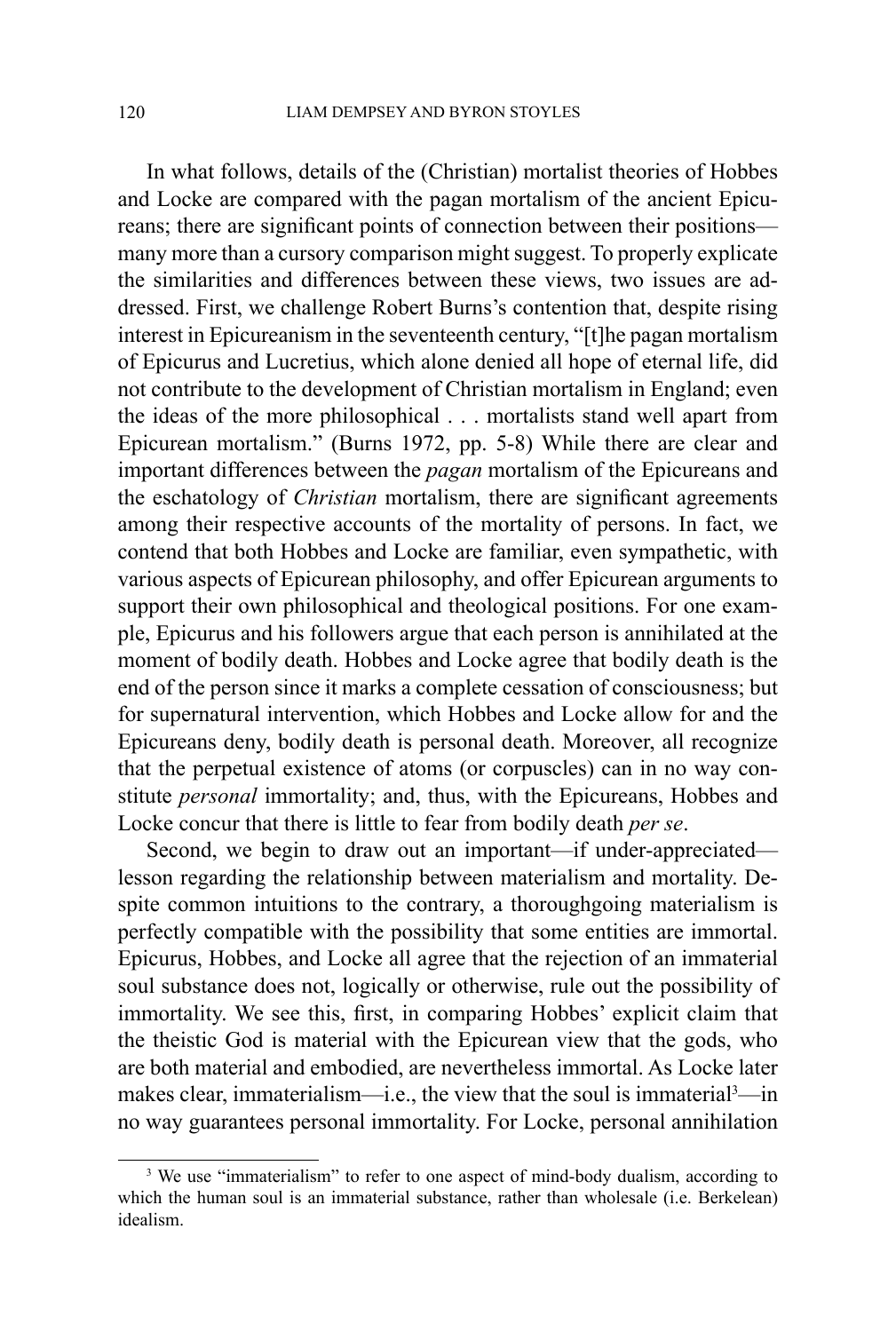follows bodily death *irrespective* of whether the soul is immaterial; the immateriality of the soul is neither required for personal immortality nor does it guarantee it. In short, all agree that the question of whether or not persons are immortal is not answered by adopting either a materialist or immaterialist construal of the soul.

# II. EPICURUS ON THE NATURE OF SOUL, DEATH AND THE POSSIBILITY OF IMMORTALITY

Epicurus and his followers hold that all things, including soul (*psuchē*), are composed of indestructible, material, atoms. Though both are material, the Epicureans distinguish soul from body by maintaining that the body is composed of bigger and coarser atoms than the soul whose finer atoms are diffused throughout the whole aggregate of living things.<sup>4</sup> According to the Epicureans, the body is not sentient on its own; for this it needs the soul. Soul consists of fine particles resembling wind, air, and fire blended with something finer than air, wind and fire (Epicurus, *Letter to Herodotus, 63-* 7; Lucretius, *DRN*, 3.262-10).<sup>5</sup> The body gains the "accidental property" of sentience when the body and soul are mixed (*Letter to Herodotus*, 63-7). This is possible because soul contains the unnamed, extra-fine, fourth component which accounts for the co-affections of body and soul including the powers of sensation, feeling, and mobility within the living organism.

Epicurus is clear that soul is not sentient on its own either; it needs eyes, ears, and the rest of the bodily organs. Thus, sentience arises only when a certain interdependence of body and soul is established. Sensation, Epicurus clarifies, is what the soul "bestows on both itself and on the rest of the [body]" (*Letter to Herodotus*, 63-7). Epicurus and his followers are no less clear that individual soul atoms—even those responsible for sentience—are not themselves sentient. Sentience exists only when multiple atoms—those of body *and* of soul—are arranged in certain ways.6

<sup>4</sup> Lucretius further distinguishes what we might call mind (*animum*) from spirit (*anima*) in *De Rerum Natura* (hereafter, *DRN*)*,* 3.136-140.

<sup>&</sup>lt;sup>5</sup> In extant texts, Epicurus identifies only the fire-like, the wind-like and the unnamed 'fourth' component, though Aetius reports that Epicurus also thought soul consists of all four (as cited by Long and Sedley 1987, p. 14). Lucretius identifies all four components explicitly.

<sup>&</sup>lt;sup>6</sup> We find two competing interpretations of Epicurean theory of mind. On one, Epicurus is a reductionist presenting what we now call an identity theory of mind. See, e.g., Fowler (1993, pp. 169-174). On the other, Epicurus is an anti-reductionist presenting some version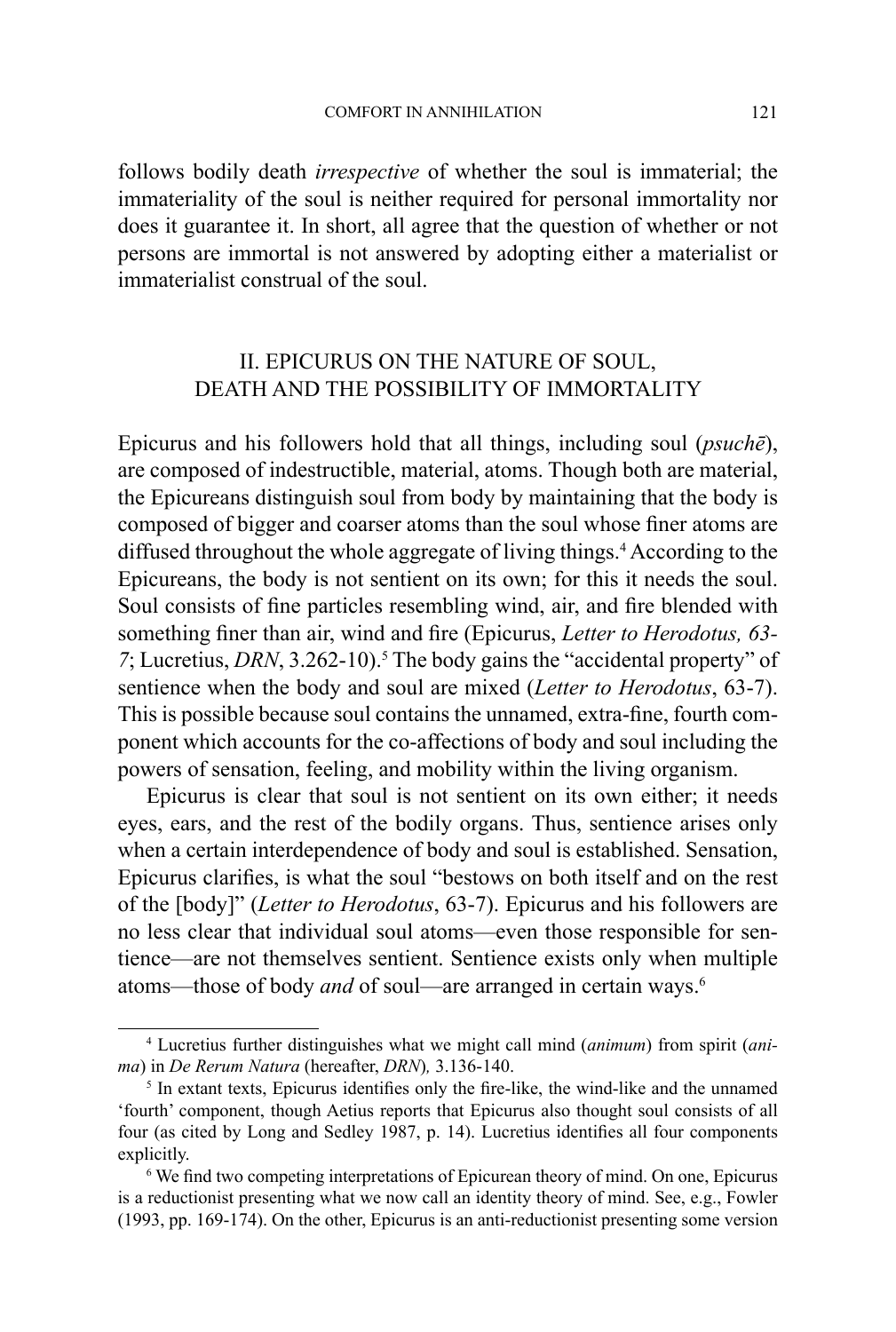The Epicureans' account of death is closely linked to this materialist metaphysics. On their well-known view, death is nothing to the person who dies because the person who dies no longer exists (*Letter to Menoeceus,* 124-125). Though Lucretius devotes more than 80% of the third book of *De Rerum Natura* to establishing that death is the annihilation of the person who dies, the Epicureans' real aim is to show that we are no longer sentient when we die. As psychological hedonists who believe that only pain is bad, they contend that knowing that the dead are no longer sentient will quell our fear of death. Without sentience, there is no threat of pain and, without pain there is nothing bad for us in being dead.

Epicurus tells us that, even if the atoms making up a soul were to stay together after the death of the body, the surviving soul would not be conscious since consciousness depends on the body as well as the soul. Lucretius makes this point moot by clarifying that the soul cannot exist on its own. When a person dies, the soul disintegrates like smoke into the air. Although all of the soul atoms still exist, the soul—which is a certain combination of these atoms—does not.

While the Epicureans hold that the person who dies no longer exists and reject any notion of an afterlife, they recognize that, since all of the person's atoms still exist, there remains the possibility that the soul of a dead person which has scattered into the surrounding void will eventually be reconstituted. Lucretius considers this possibility explicitly. He asserts that it is not only possible that "the matter that composes us should be reassembled by time after our death and brought back into its present state . . .", but that,

[w]hen you look at the immeasurable extent of time gone by and the multiform movements of matter, you will readily credit that these same atoms that compose us now must many a time before have entered into the selfsame combinations as now. (*DRN,* III.852-860)

To this he adds that the reconstituted person is not the same person as the original; for the reconstituted person has no *memory* of being the person who existed previously—the "chain of identity has been snapped." (*DRN,* III.852)

The claim that personal identity consists in, or depends on, memory is asserted in more than one place in Lucretius's poem, $\lambda$  though the extant Epicurean texts do not contain a full argument in support of this view. Without this, it is hard to evaluate the merit of the view that "the chain of

of what we now call an emergence theory of mind. See, e.g., Long and Sedley (1987) and Sedley (1988).

<sup>&</sup>lt;sup>7</sup> See also *DRN* III.671.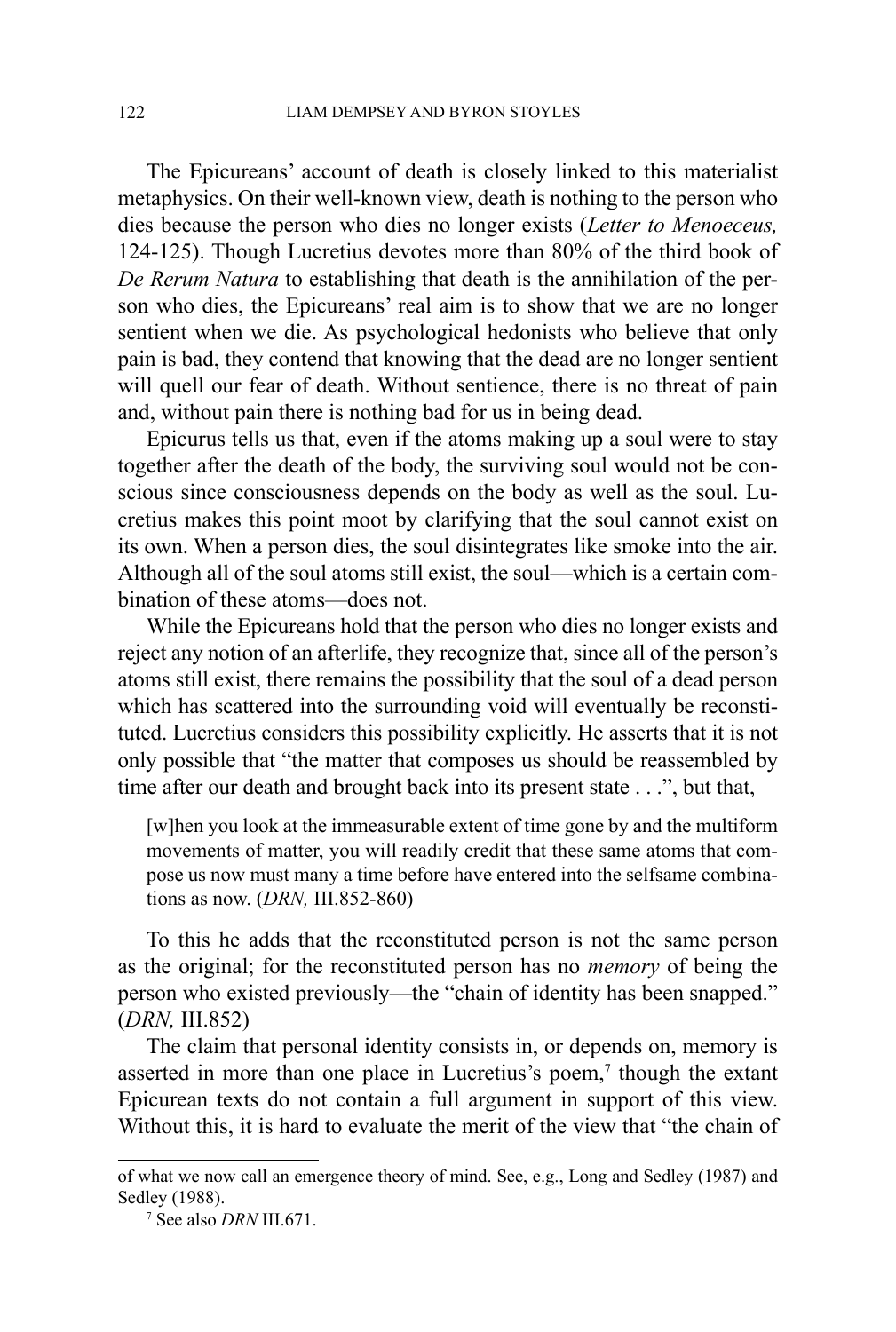identity" is broken when one has no memory of being the person in question.8 Indeed, it would seem that on the Epicurean view, if the same atoms are in the selfsame combinations at two different times, then those two things will be exactly the same. That is, they will have the same properties in *every* respect: even their memories will be the same, for memories too are dependent on the material. This necessarily excludes the possibility of the reconstituted person having any awareness of being the person of which she is a reconstitution unless the originally constituted person also was aware of having been previously constituted in the same fashion.

Given the infinite nature of time, it might be the case that every reconstitution is of a person who, herself, was aware of her prior existence *ad infinitum*. However, Lucretius is right to observe that none of us are aware of having existed as exactly the same person at any time prior to the life we are currently living (*DRN,* III.860). Thus, although the Epicureans recognize both that life-after-death would require both re-embodiment and a restoration of memory, and that this is possible, there is little reason to think that they held out hope for anything like the Christian doctrine of resurrection.

While the Epicureans maintain that people cease to exist when they die, there is room in their materialism for the possibility of immortal entities specifically, the gods. Consider first, that according to the Homeric conception of the afterlife, it is not their immaterial nature, but their immortal nature that distinguishes the gods from men.<sup>9</sup> Likewise, on the Epicurean view, the gods are to be thought of as immortal (*aphtharton*: lit. imperishable or incorruptible) and blessed, despite their embodied nature (*Letter to Menoeceus*, 123). Unlike the Homeric conception, however, the Epicureans teach that these traits are incompatible with gods who meddle in human affairs.10 Since the Epicurean gods are, like anything else in their system, composed of atoms in the void, their immortality requires that they avoid collisions with other material bodies; thus, "their abodes . . . must be unlike ours, in keeping with their tenuous bodies." (*DRN*, 5.146*ff*) Since anything in an ordered universe is bound to collide with other atomic structures and, subsequently, wear down over time, the Epicurean gods must exist in the space between universes. In addition, there is evidence that the Epicureans

<sup>8</sup> For a discussion of what Lucretius meant by "*persona*", see Farrington (1985, pp. 3-12).

<sup>9</sup> See Rowe (2007, pp. 147-148).

<sup>10</sup> See Epicurus' *Letter to Menoeceus*, 123-4 and *Letter to Herodotus*, 76-7; Lucretius's *DRN*, 5.11161*ff.* and 6.68-79; and Cicero's *On the nature of gods*, 1.43-49.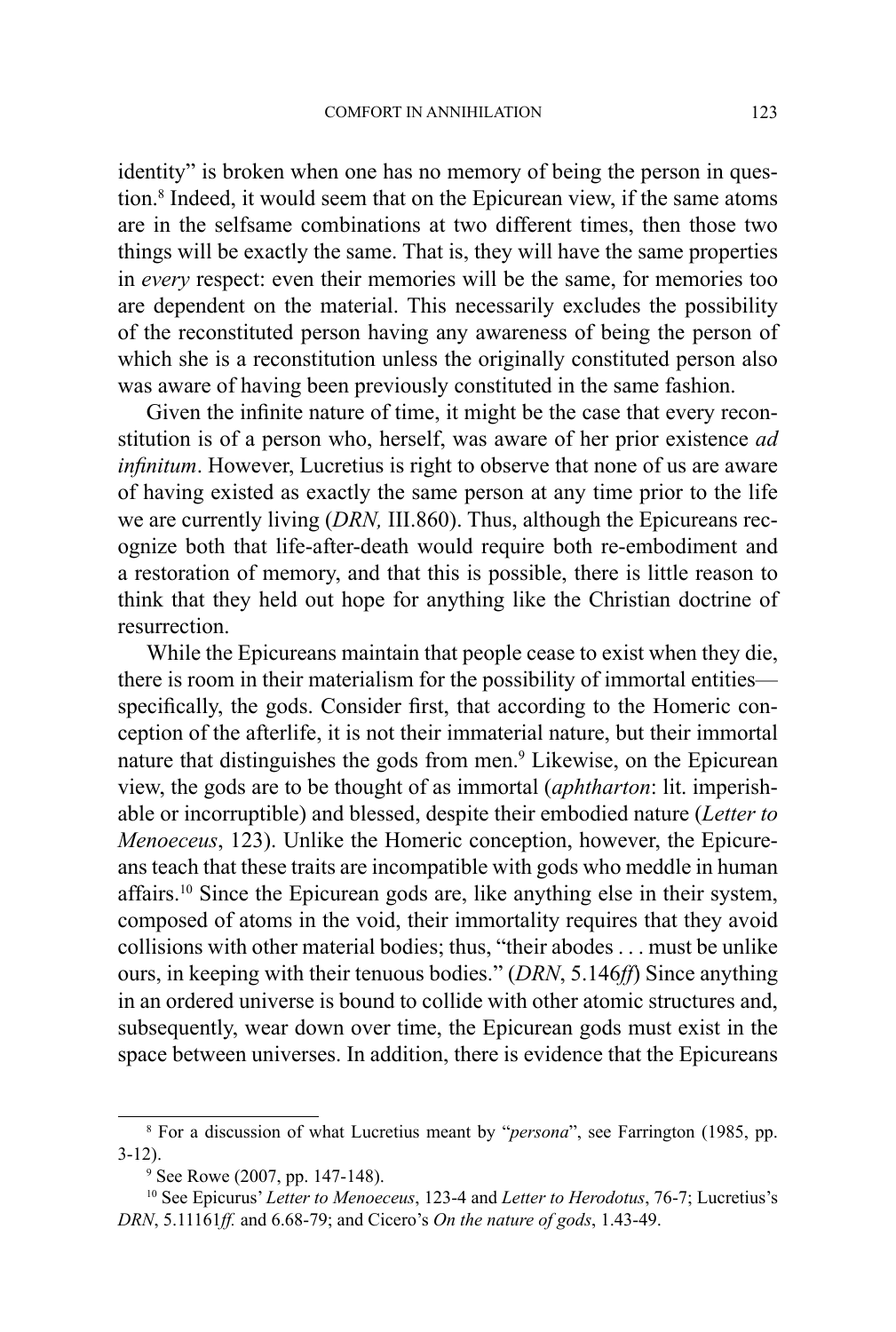believe that gods are constantly replenished with atoms.<sup>11</sup> Among other things, this would preserve them even if, as is inevitable, they lose some atoms over time. Whatever the specific mechanism of their immortality, it is certainly true that the Epicurean gods are both material and immortal.

## III. HOBBES' MATERIALISM AND MORTALISM

According to Harold Fisch (1968, p. xxiii), it is useful to conceive of Hobbes' materialism as a "revised Epicureanism" set in opposition to the dualistic spirit-world of Henry More and the Cambridge Platonists. Like the Epicureans, Hobbes defends a thoroughgoing materialism according to which everything that exists is corporeal. In *Leviathan*, Hobbes writes,

The word *body*, in most general acceptation, signifieth that which filleth or occupeith some certain room or imagined place, and . . . is a real part of that we call the *universe*. For the *universe*, being the aggregate of all bodies, there is no real part thereof that is not also *body*, nor anything properly a *body* that is not also part of (that aggregate of all *bodies*) the *universe*. (XXXIV, 2).12

These bodies, which are subject to change, are called substances (XXX-IV, 2). Thus, the notion of an incorporeal substance is incoherent. For "according to this acceptation of the word, *substance* and *body* signify the same thing; and therefore, *substance incorporeal* are words which, when they are joined together, destroy one another, as if a man should say an *incorporeal body*." (XXXIV, 2) From this Hobbes concludes that the word "spirit" must signify "either properly a real substance [i.e. something corporeal]" or be used metaphorically (XXXIV, 14). The same must be true of "soul" and "mind." On Hobbes' view, to say that something is incorporeal is to say it is "nothing at all" (XXXIV, 24). In these details, Hobbes' theory does not differ from the Epicureans'.

Hence, for Hobbes, everything—including every spiritual phenomenon—is corporeal. It is the height of metaphysical excess to think that human bodies are "possessed or inhabited" by any such things as incorporeal spirits (XLV, 8). Since "incorporeal substance" is meaningless, a substance dualism which treats spirit or soul as the antithesis of body is not coherent. In fact, Hobbes is quite radical among Christians in downplaying the

<sup>&</sup>lt;sup>11</sup> For this evidence, Cicero's *On the nature of gods*, 1.43-49 and Sextus Empiricus's *Against the professors, 9.43-4* as cited by Long and Sedley (1987)*.* 

<sup>12</sup> All references to Hobbes' ideas are to *Leviathan* unless noted. All references to *Leviathan* are by section numbers as they appear in Curley's 1994 Edition.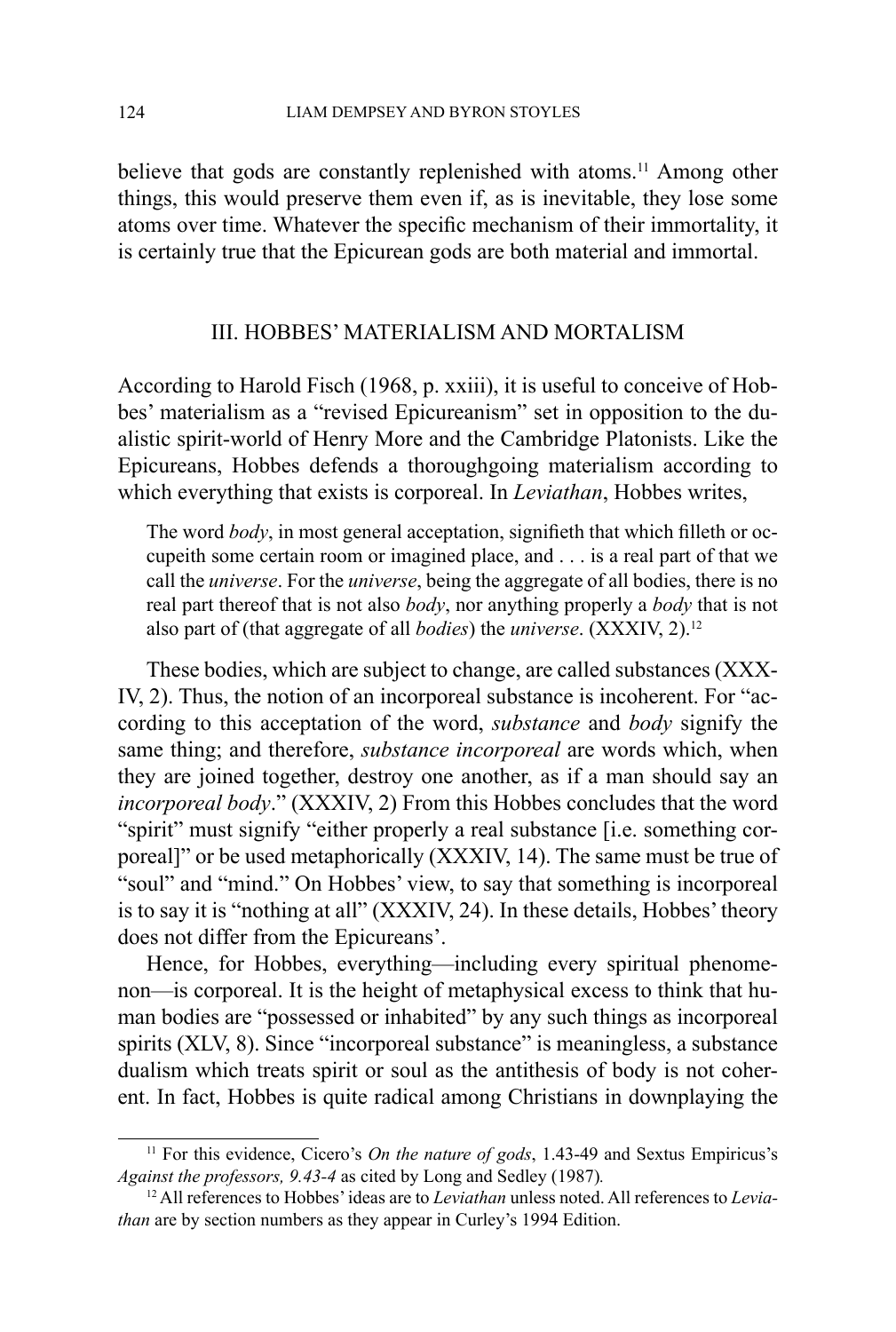metaphysical significance of the human soul and spiritual phenomena like angels.13 To the extent that there are spiritual phenomena, and Hobbes believes that there are, they are corporeal in nature. Not only does this follow from the absurdity of "incorporeal substance," it follows from the fact that spirits "have dimensions, and are, therefore, really bodies." (XLVI, 15) Moreover, according to the Latin "*spiritus*" (from which "spirit" is derived) and the Greek "*pneuma*", the soul is nothing other than a vital and sensitive wind or breath—invisible, but corporeal nonetheless (XXXIV, 3).

Hobbes' attraction to ancient corporealistic conceptions of mind is worth some emphasis. Of particular (biblical) significance is the ancient Hebraic identification of the *nephesh* or *anima* of a living animal with its blood.14 Hobbes goes further, claiming that the "soul" in Scripture signifies, not an immaterial substance, but life and identifies life with "a motion of limbs, the beginning whereof is in some principal part within [the living thing]." (XLIV.14)<sup>15</sup> Elsewhere, Hobbes specifies that the vital motions in animals are those "begun in generation and continued without interruption through their whole life, such as are the *course* of the blood, the *pulse*, the *breathing*, the *concoction, nutrition, excretion, &c,* to which motions there needs no help of imagination." (VI.1) These are the motions necessary for life, including the motions underlying what we call our mental capacities.

Given his strict materialism, it is not surprising to find Hobbes embracing the Christian heresy of mortalism which holds that persons die with their bodies only to live again after the resurrection of the body. The two most prominent forms of Christian mortalism are *psychopannychism* (soulsleep) and *thnetopsychism* (soul-death).<sup>16</sup> In his critique of the mortalist heresy, John Calvin  $(1851, pp. 419)^{17}$  characterizes the distinction thus: "Some . . . imagine that [the soul] sleeps in a state of insensibility from Death to the

<sup>&</sup>lt;sup>13</sup> In this paper, we take Hobbes' self-identification as a Christian at face value despite long-standing suspicions that he is an atheist. If it turns out that Hobbes' faith is "an elaborate sham" or "a concession to the prejudices of his age" (Burns 1972, p. 184) and that Hobbes' doesn't take his own eschatology seriously, we would have nothing to indicate his honest view. In any case, Hobbes' published eschatology can be considered even if he would reject it privately.<br><sup>14</sup> Hobbes explicates the ancient Hebraic prohibition against eating the blood of an ani-

mal in terms of this identification of the soul of an animal with its blood (XLIV.14).

<sup>&</sup>lt;sup>15</sup> cf. XLVI.16. That life is motion is repeated in other places too. See, e.g., VI.58, 34-5. Hobbes claims that "no more is meant" by the spirit of vital breath than vital motion (XXXIV.25).

<sup>16</sup> Burns (1972) characterizes both *psychopannychism* and *thnetopsychism* as "soulsleep" and contrasts these with "annihilationism." Though the labels we use differ, the ideas themselves are consistent with the ideas as Burns represents them.

<sup>17</sup> As cited by Burns (1972, pp. 22-23).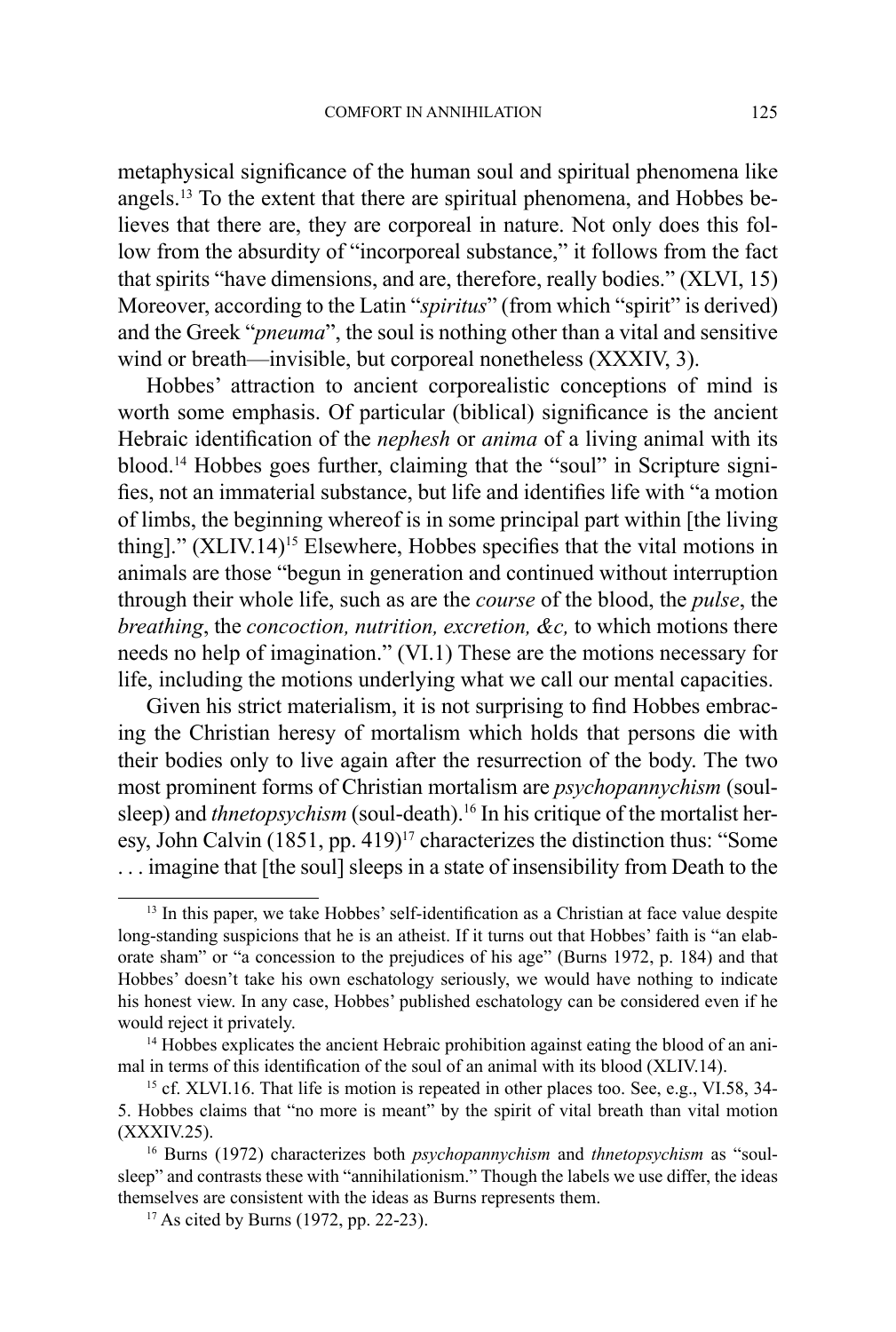Judgment-day . . . while others . . . maintain that it is merely a vital power . . . and being unable to exist without the body . . . vanishes . . . till the . . .whole man [is] raised again." Martin Luther adopts the more conservative position of soul-sleep, arguing that "just as a man . . . falls asleep and sleeps soundly until morning . . . so we shall suddenly rise on the Last Day; and we shall know neither what death has been nor how we have come through it."18 On this view, one has an incorporeal soul, but after bodily death it falls into a dreamless sleep until reunited with the resurrected body.

Hobbes embraces the more radical doctrine that the soul dies with the body.19 According to Hobbes, this follows, not simply from the embodied nature of mind, but also from a correct reading of Scripture. That "the soul of man is in its own nature eternal, and a living creature independent of the body . . . otherwise than by the resurrection in the last day . . . is a doctrine *not* apparent in scripture." (XXXVIII.4, emphasis added ) What Scripture does tell us, Hobbes argues, is that Adam and Eve's punishment for their transgression of God's command was mortality. For being "barred from approaching the tree of life . . . they and their posterity" became mortal (III.19). This state of affairs is only "remitted by Christ's death," from whence the souls of the dead "shall come to life again . . . in the general resurrection of the dead" at "the day of judgment." (*Ibid.*)

Nowhere in these passages, or any other, does Hobbes claim that materialism entails mortalism. Indeed, there are good reasons for rejecting traditional interpretations which treat Hobbes' mortalism as no more than a necessary (logical) consequence of his materialism.20 David Johnston (1989), for one, has challenged the traditional view by showing that Hobbes' views on the nature of the soul changed over his career. Johnston contends that, in his early works, "Hobbes simultaneously asserted both his belief in the orthodox doctrine of the soul's immortality and expounded metaphysical materialism in his natural philosophy" (1989, p. 648).<sup>21</sup> It was not until later, Johnston suggests, that Hobbes came to believe that the soul is mortal.

<sup>18</sup> *Martin Luthers Werke* as cited by Almond (1994, pp. 38-39).

<sup>&</sup>lt;sup>19</sup> On Hobbes' mortalism see Burns (1972) and Almond (1994, pp. 47-51).<br><sup>20</sup> For the traditional interpretation, see Straus (1936).<br><sup>21</sup> Hobbes' comment, in section XXXVIII of his criticism of Thomas White's *De Mundo*, that White's move of identifying soul with body is "disastrous" might be taken to indicate that Hobbes was not a thoroughgoing materialist at this point. Yet, this comment is consistent with the Epicurean distinction between soul and body where both are corporeal—a distinction Hobbes himself maintains. Any other early comments about the immortality of soul (especially in *The Elements of Law* and *De Cive* from which Johnston quotes) are consistent with Hobbes' later mortalism.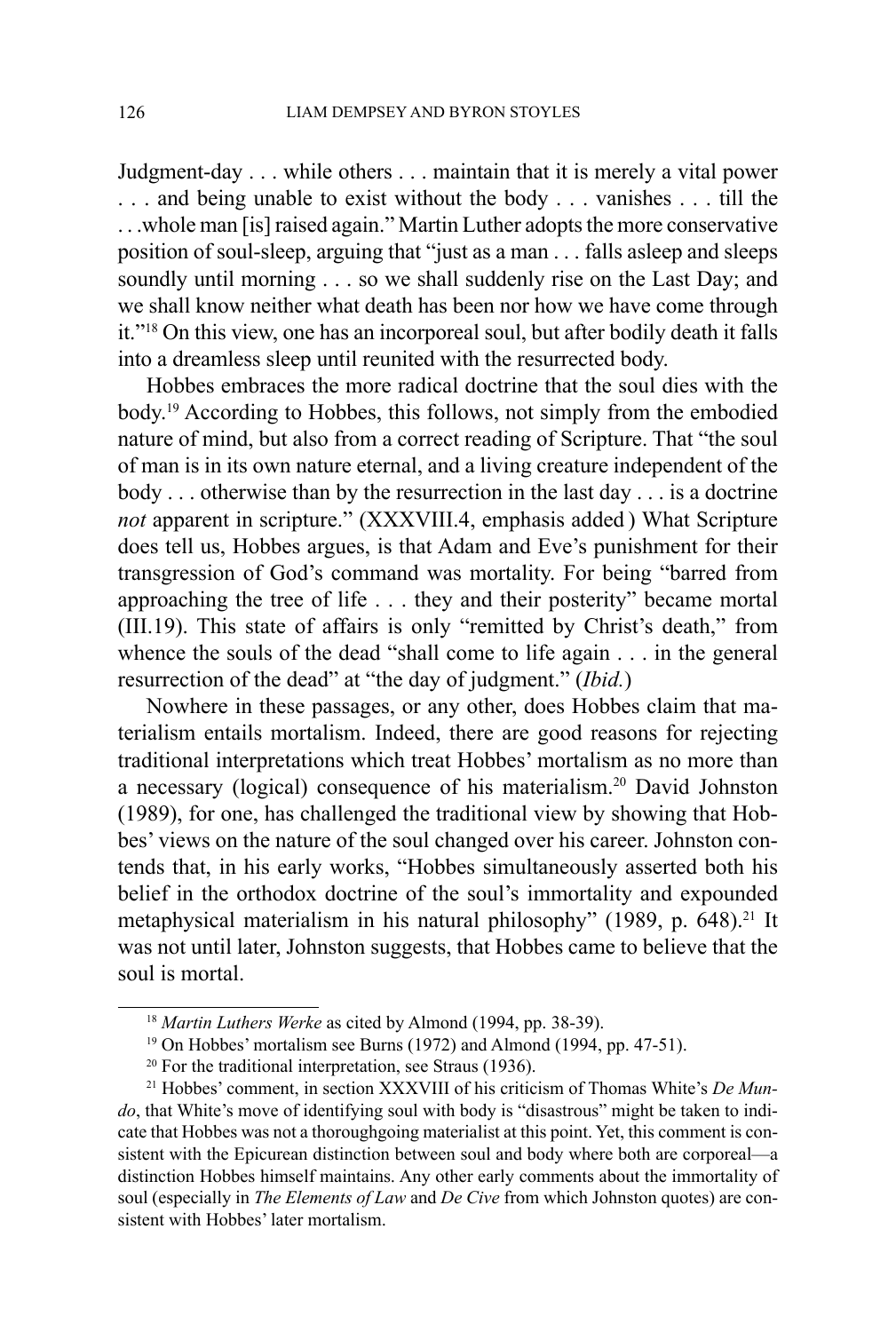Even if Johnston is wrong in thinking Hobbes' views concerning the nature of soul had undergone radical change over his career, he is nevertheless right to think that Hobbes' materialism does not entail mortalism.22 There are two compelling reasons to think that Hobbes did not take mortalism to be a consequence of his materialism.

First, as Locke later makes explicit, having an immaterial soul substance is not required for personal immortality. Hobbes agrees that the lack of an immaterial soul substance does not preclude the possibility of personal immortality—that is, materialism does not deny the possibility of a personal afterlife in humans or other sentient beings. Again, the Christian promise of bodily revitalization is consistent with materialism; while Adam and his posterity die with their bodies, they are, nevertheless, immortal through bodily resurrection.

Second, even putting aside the resurrection, Hobbes' materialism fails to entail that all sentient beings are mortal. While his materialism precludes the existence of incorporeal substances, Hobbes does not deny the existence of spiritual phenomena like angels; he denies only that they are incorporeal. Some of these spirits may very well be, by their very nature, immortal. The best proof comes in Hobbes' materialist construal of God. There is nothing in Hobbes' work that indicates he rejects the immortality of God, yet, as he clearly states in the appendix to the Latin edition of *Leviathan*, even God must be conceived of as corporeal in nature—or else He would not exist at all (see: III, 5-6).<sup>23</sup> God's corporeality in no way implies his mortality. Thus, Hobbes thinks thoroughgoing materialism is consistent with the existence of naturally immortal beings.

In these details, Hobbes' view is remarkably similar to the Epicurean account of thoroughly material, yet incorruptible, gods. Although Hobbes' account of God differs from the Epicureans', understanding his theory involves recognizing that he would agree with the Epicureans about the possibility of entities that are both material and immortal. However, as Epicurus' theory makes clear, the possibility of immortality requires that certain conditions are met. For Epicurus, the gods must live in different "abodes" and avoid contact with other material beings. For Hobbes, we can presume,

<sup>&</sup>lt;sup>22</sup> For an opposing interpretation, see, e.g., Edwin Curley's "Introduction" to Hobbes' *Leviathan*, xliv.

<sup>&</sup>lt;sup>23</sup> That this challenges orthodoxy is likely a reason Hobbes didn't make explicit his view that God is corporeal until later in his life when the Latin edition of *Leviathan* was released. Hobbes was certainly aware of what is entailed by his materialism much earlier than this: extant correspondence from Descartes made this point explicitly. See: Letter 287 in Adam and Milhaud (eds., 1947).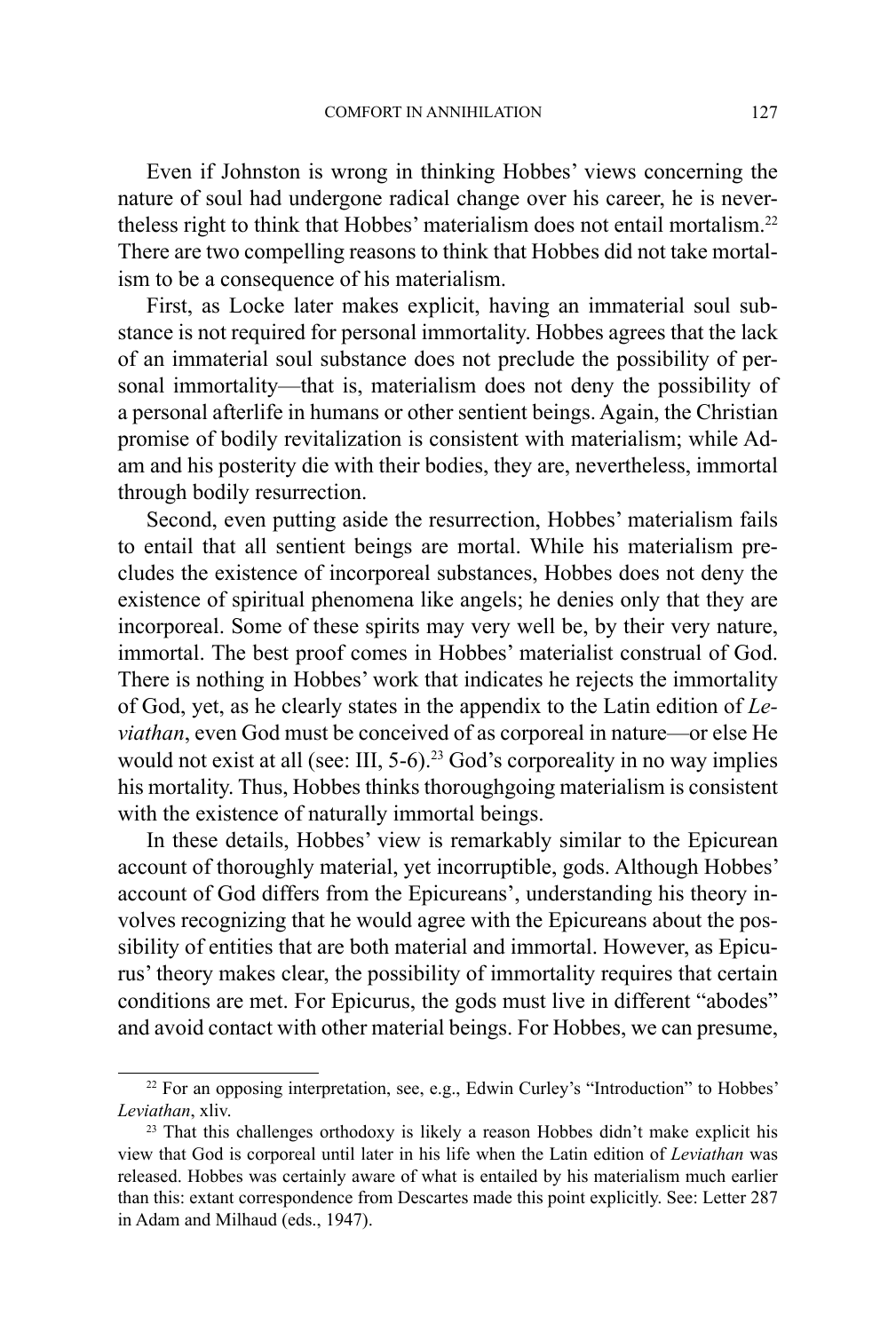it is the nature of God, Himself, that accounts for His immortality—the God of theistic tradition is, as it were, self-existent.<sup>24</sup> On both accounts, materialism itself neither guarantees nor precludes immortality.

Even with the possibility of immortality, there remains an important sense in which human beings are, on Hobbes' view, mortal. The children of Adam and Eve die with the dissolution of their bodies. This is not because we are material, but because there is nothing in our nature that ensures the perpetual existence and functioning of the living body. God may very well have created beings who, despite their material composition, are immortal by their very nature. As it is, His creation was organized such that human immortality depends on His will. Hobbes maintains in the Latin Edition of *Leviathan* (XXXVIII, 2) that even Adam's original immortality was conditional; "Adam was not created immortal by virtue of his nature, but by the adventitious grace of God, i.e., by virtue of the tree of life; while he had an abundance of its fruit to eat, he could not die."25 While it is true that Adam would have enjoyed eternal life on earth had he not sinned, his immortality depended on the grace of God. If not for divine intervention, then, humans are perishable.

This reading of Scripture is consistent with Hobbes' thoroughly embodied account of mind. With the Epicureans and (as we will establish below) Locke, he recognizes that the peculiarly embodied nature of mental phenomena in humans implies that consciousness depends on the body, and hence, implies that humans are not naturally immortal. Again with the Epicureans, experience suggests to Hobbes that the body is a corruptible system and, as such, can decay and die; and with the corruption of the body comes the cessation of consciousness, the locus of personhood.

## IV. HOBBES ON RESURRECTION, PUNISHMENT, AND THE BADNESS OF DEATH

Hobbes insists that nothing he says is contrary to Scripture. In particular, nowhere in Scripture does it say that an incorporeal soul substance is required for immortality. "For supposing that when a man dies, there remaineth nothing of him but his carcass, cannot God, that raise inanimated dust and clay into a living creature by his word, easily raise a dead carcass to life again, and continue him alive forever, or make him die again, by

<sup>24</sup> See Rowe (2007, pp. 12-13).

<sup>25</sup> Cf. XXXVIII.4, XLIV.14, and Appendix to the Latin edition, I.49.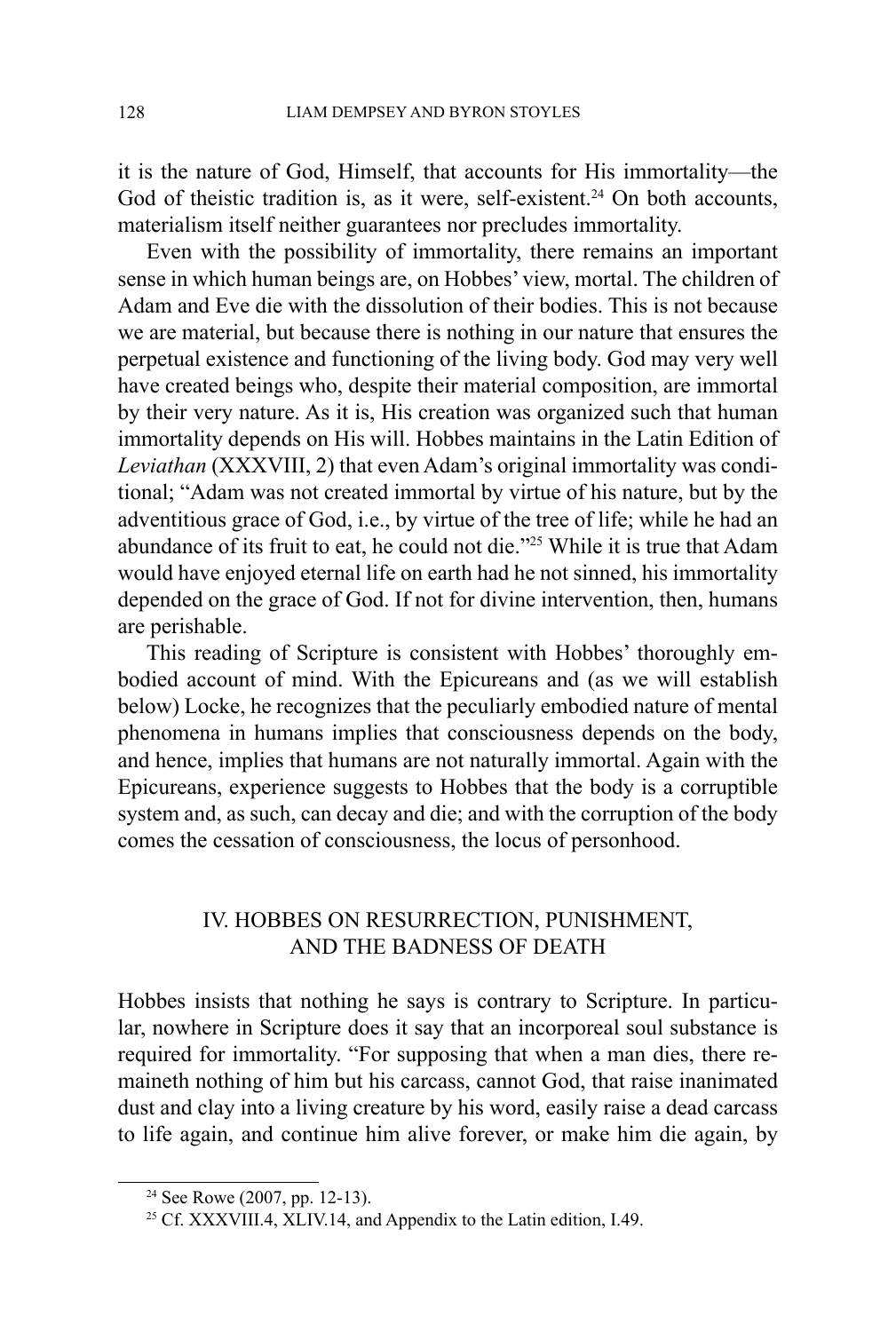another word?" (VLIV.15) According to Hobbes, to suppose that humans have conscious incorporeal souls which separate from our bodies leads to the ridiculous consequence that "after the resurrection man will have two rational souls, viz., the one which rises again, and another which, separated from the body at death, went to heaven or to limbo or to purgatory or to hell." (*Appendix to the Latin Edition*, I.45)

Likewise, Hobbes adopts a literal and materialist interpretation of Christ's promised return and his establishment of the post-resurrection kingdom of heaven on earth (XXXVIII.12). On Hobbes' account, every person is resurrected by the grace of God. "For supposing eternal life by grace only, there is no life but the life of the body, and no immortality till the resurrection." (XLIV, 30) Upon the Final Judgment, salvation comes to those who have faith in Christ and are obedient to his laws (XLIII, 3). These people enjoy eternal life on earth in a community ruled by Christ. In contrast, the wicked are condemned. Yet, while the rewards to the righteous are eternal, Hobbes does not think the punishment of the wicked is everlasting (XXXVIII.14). Rather, he is at pains to establish that the wicked face, not eternity in hellfire, but a *second* death.

Hobbes recognizes that an eternity in hellfire is inconsistent with God's omnibenevolence; for God, "the father of mercies," would certainly not punish the transgressions of men without end  $(XLIV.26)$ <sup>26</sup> Yet, the common fear of eternal and excruciating punishment is a source of distress in this life (XII.5). Of course, this "perpetual fear" is unfounded, "accompanying mankind in the ignorance of causes." (XII.6) Where there is nothing to be seen ("as it were in the dark"), our fear is directed to "some *power* or agent *invisible*" such as the Greek and Roman gods (*Ibid.*). We must, Hobbes thinks, excise such superstitions. Fear of eternal torment after judgment is just such a superstition and source of anxiety (XXXVIII.1 and XLIII.2). As with other superstitions, this one has neither philosophical nor scriptural support.

Our erroneous beliefs about hell, Hobbes suggests, are related to stories of the fiery punishment of the residents of Sodom and Gomorra, the fiery lake of bitumen, the darkness descended upon Egypt, and the fact that "hell" is the translation often used for "*Gehenna,*" the perpetual conflagration of refuse outside the walls of Jerusalem where the ancient Jews used fires to "purify the air and take away the stench of carrion."  $(XXXVIII.7-10)^{27}$ The truth of the matter, however, is that what is said in the Scriptures

<sup>26</sup> On this point see Almond (1994, pp. 50-1). 27 See also *Appendix to the Latin Edition*, I.27.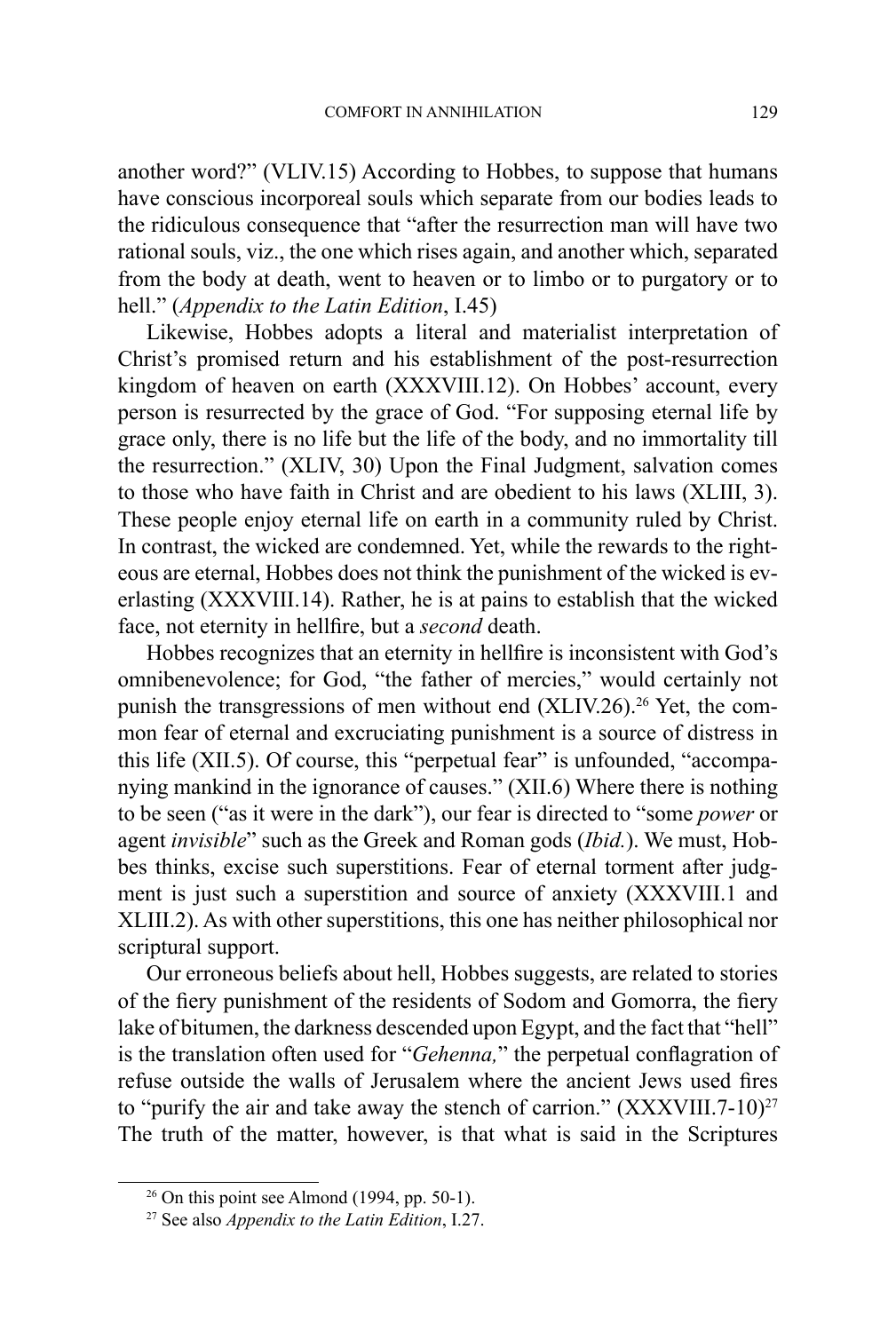"concerning hell fire is spoken metaphorically."  $(XXXVIII.11)^{28}$  On Hobbes' view, sinners find themselves on earth after the judgment for both heaven and hell are on earth according to Hobbes (XXXVIII.12). The torment of hell is just the "grief and discontent of mind" experienced by the sinner "from the sight of that eternal felicity in others which they themselves through their own incredulity and disobedience have lost." (XXXVIII.14) Damnation is, thus, being denied any hope of the eternal paradise of fellowship with God and the chosen elect. In this state, the sinners suffer the same sorts of pains as we do now.<sup>29</sup> Indeed, "amongst these bodily pains is to be reckoned also to every one of the wicked a second death." (XXXVIII.14)30 Hobbes takes this "second death" quite literally. After their first (we might say, 'natural' or 'biological') death sinners are resurrected and live for a time in sight of paradise, but then, like Adam after The Fall, they die again, "after which [they] shall die no more." (XXXVIII.14)

What exactly constitutes the badness of death on this view? Hobbes does not identify any ultimate end or goal of human activity. Thus, nothing like the ancients' conceptions of *eudaimonia* or happiness lies behind his moral / political theory. Instead, Hobbes identifies the ultimate evil (*summum malum*) to be avoided with *mortem violentam*—violent death.31 In *De Cive*, Hobbes states that death is the "greatest of natural evils" and that our aversion to death "happens by a certain necessity of nature, no less than that by which a stone is carried downward." (*De Cive*, I.7) On Hobbes' view, our fear of death shows that death appears bad to us since fear is "[*a*]*version* with opinion of *hurt* from the object" of fear (VI.8). We call "evil" just those things to which we have aversions (VI.7).

Despite Hobbes' insistence that people fear death as the greatest evil, there is a real sense in which Hobbes followed the Epicureans in thinking that being dead is nothing to us. We glean some important insights into Hobbes' view of the badness of death in his *Thomas White's De Mundo Examined* (published in 1643). There, Hobbes writes,

<sup>&</sup>lt;sup>28</sup> Though Hobbes insists that talk of the hell fires is metaphorical, he later makes reference to the condemned being "cast alive into the perpetual fire of *Gehenna*" (XLIV.15).

<sup>&</sup>lt;sup>29</sup> Interestingly, in the afterlife, the reprobates marry and reproduce just as they do in this life after the fall of Adam. Thus, while no individual suffers eternally, the suffering of the reprobates does continue through each successive generation begat by the sinners (XLIV.29).

<sup>30</sup> Cf. *Revelations* 2:11; 20-6; 14; & 21:8.

<sup>31</sup> "*Mortem violentam tanquam summum malum studet evitare*.» (*De homine*, XI.6; cf. *De cive*, I.7.)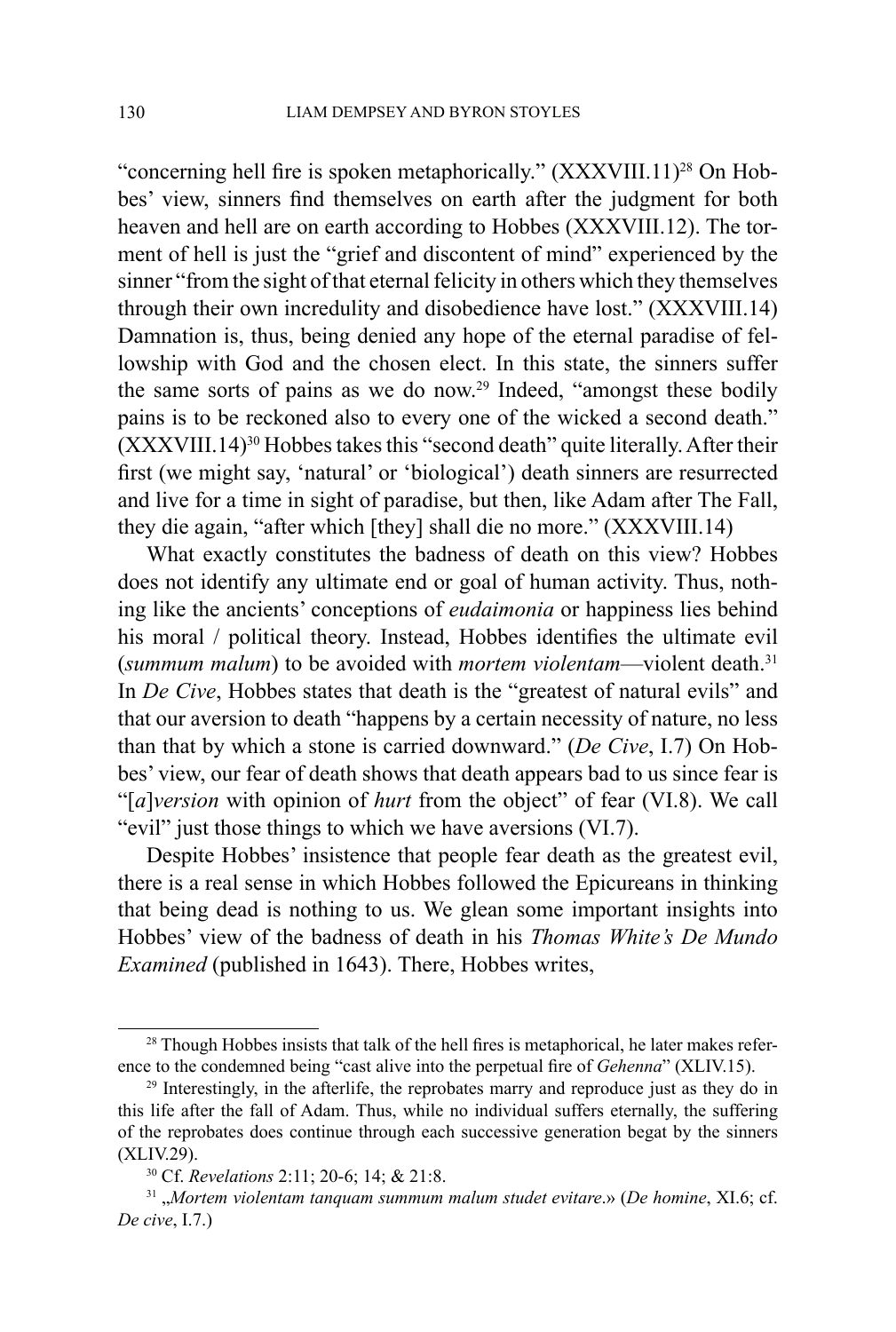In my opinion, not to exist is preferable to existence in such a state [of eternal torment].32 The nature of goodness consists in its pleasing [us] or in its being eagerly desired, but of evil in its being repellent or despicable. We may say, then: 'Nothing is worse or more to be shunned than the greatest evil, from which we can never extricate ourselves'. But if 'not to exist' were *worse* than to suffer everlasting affliction, 'not to be' would be more hateful than torment, because clearly non-being endures no pain; therefore [non-being] is not evil. (*De Mundo,* XXXIX, 3)

Hobbes' sentiments are strikingly Epicurean. First, he thinks that eternal non-existence is nothing to fear, holding instead that non-existence is not an evil at all. While some might object that "we prefer a torment *which lasts [only] for a fixed, finite, and short period* to perishing or to death", this is not due "to the loathsomeness associated with death or with our ceasing-to-be, but either to the hope of receiving, with life itself, the joys of life, or to the fear of [suffering] pain as we die." (*De Mundo,* XXXIX, 3) Understanding this, Hobbes implies, should bring us some comfort; after all, a second death, rather than eternal torments, is the ultimate fate of the wicked. But why, then, does Hobbes maintain that death is the greatest evil?33 Aside from the painful consequences of dying a violent death, the badness of death lies in the fact that it denies any hope of receiving the continued joys of life. Our first death is bad because it deprives us of the joys of continued life here and now, and our second death is bad because it deprives us of the eternal felicity of life in the Kingdom of God.

# V. LOCKE ON IMMORTALITY, IMMATERIALITY, AND THE BADNESS OF DEATH

Locke espouses a corpuscular theory not unlike Epicurus' atomism.<sup>34</sup> Though Locke agrees that the bare fact that the corpuscles constituting a person persist after the person dies in no way guarantees personal immortality, he goes further than both the Epicureans and Hobbes in arguing that even the possession of an immaterial soul substance is neither religiously

<sup>&</sup>lt;sup>32</sup> The first bracket is added. The others appear in Jones' translation.

<sup>&</sup>lt;sup>33</sup> Another motivation for defending this particular eschatology is that it supports his political theory. We do not consider this motivation for the fact that nothing we say in this paper hangs on doing so. On this, see Johnston (1989) and Tuck (1993).

<sup>&</sup>lt;sup>34</sup> See also II,23. All references to Locke's *Essay* correspond to the book, chapter and, where appropriate, section numbers in Nidditch's edition (1979). On Locke's corpuscularianism, see, e.g., McCann (1994, pp. 56-88).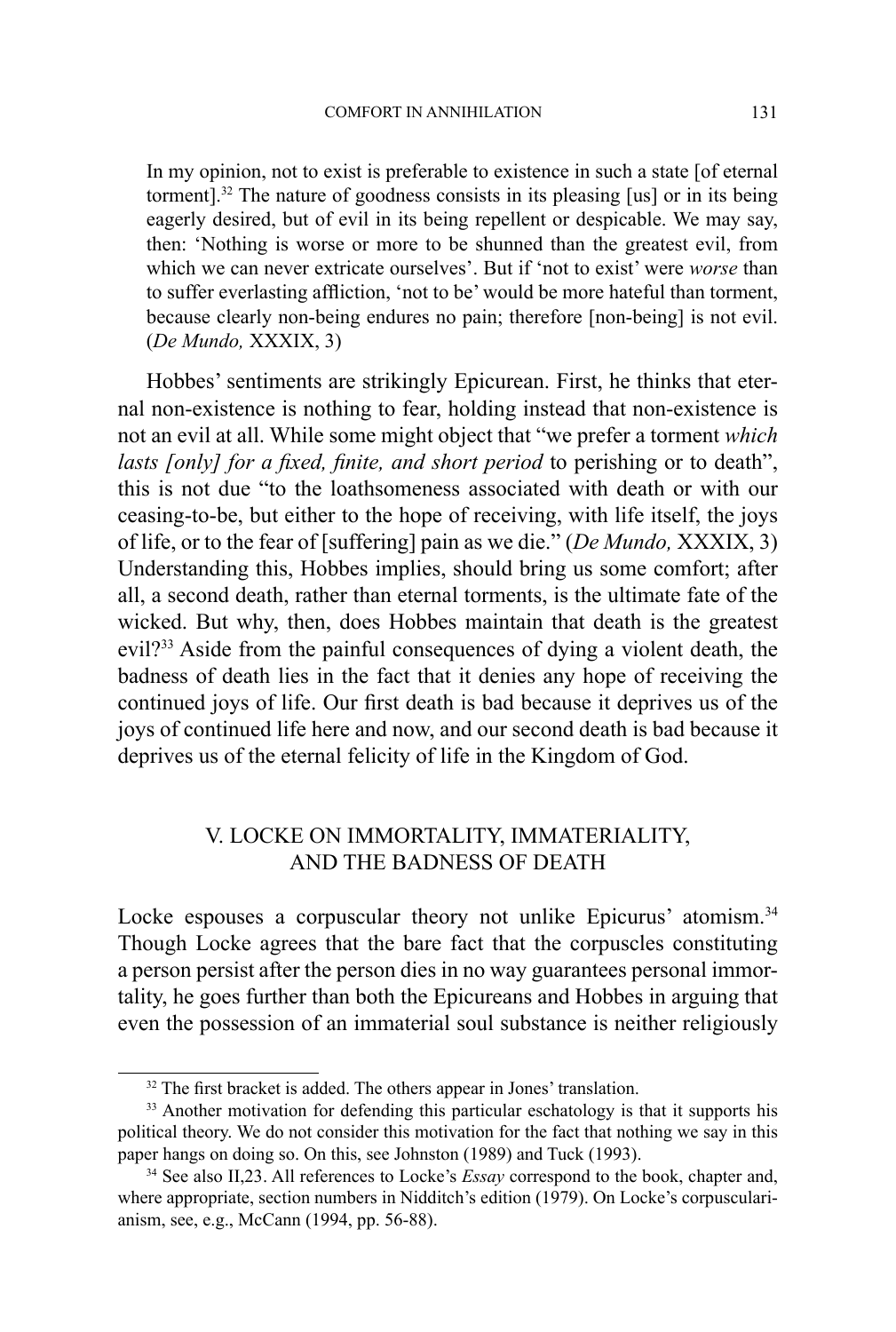relevant nor metaphysically interesting since even an immaterial soul substance is no guarantee of personal survival after bodily death.<sup>35</sup> And, in agreement with both the Epicureans and Hobbes, it is *personal* immortality—the persistence of the self after natural death—that is of consequence. Despite all of this, Locke is like Hobbes in espousing the possibility of a person's surviving death. To properly characterize Lockean immortality, we must determine the necessary and sufficient conditions for the continuation of the self after death.

Famously, Locke (1979, 4.3.6) entertains the possibility that God might have organized matter such that it thinks.<sup>36</sup> Unlike Epicurus and Hobbes, however, Locke is not prepared to *reduce* thought and perception to either matter in motion or something that emerges from matter in motion. Mind, according to Locke (1979, 4.10.19), is the ineliminable agent of voluntary movement and cogitation.<sup>37</sup> Hence, Locke is careful to characterize the possibility of thinking matter in terms of God's possible "superaddition" of consciousness to the material constituents of the body. In any case, "it is not of such mighty necessity to determine one way or the other . . . the immateriality of the soul," since "[a]ll the great ends of morality and religion are well enough secured, without philosophical proofs of [its] immateriality . . . [since] . . . he who made us . . . sensible intelligent beings . . . can and will *restore* us to the like state of sensibility in another world." (1979, 4.10,19, emphasis added ) With Hobbes, Locke accepts some version of Christian mortalism,38 defining "Death" in his *The Reasonableness of Christianity* (first published in 1695) in terms of a complete loss of consciousness, that is, the complete "cessation of sense and perception." (p. 14)

On Locke's view, consciousness must be restored at the resurrection in order for the selfsame person to live again; for "*Self* is that conscious thinking thing." (*Essay,* 2.27.17) It is that "sensible" thing which is "conscious of Pleasure and Pain" and "capable of Happiness or Misery." (*Ibid.*) This being the case, the self "is concern'd for it *self*, as far as that consciousness extends." (*Ibid*.) Hence for Locke, personal immortality must involve the preservation—or restoration—of a conscious thing, a thing which remembers its actions in life, and retains the capacity for sensation. This is of the utmost importance for Locke since, according to his eschatology, an immortal self must be capable of enjoying the happiness, or suffering the

<sup>35</sup> See Dempsey (*forthcoming*).

<sup>36</sup> Cf. 2.27.17. On thinking matter, see Yolton (1983, p. 14 *ff.*), Bennett (1994), and McCann (1994).

<sup>&</sup>lt;sup>37</sup> Cf. 4.10.17. See also Bennett (1994) and Dempsey (2009, 49-51).<br><sup>38</sup> On Locke's mortalist views, see Marshall (2000) and Snobelen (2001, p. 20).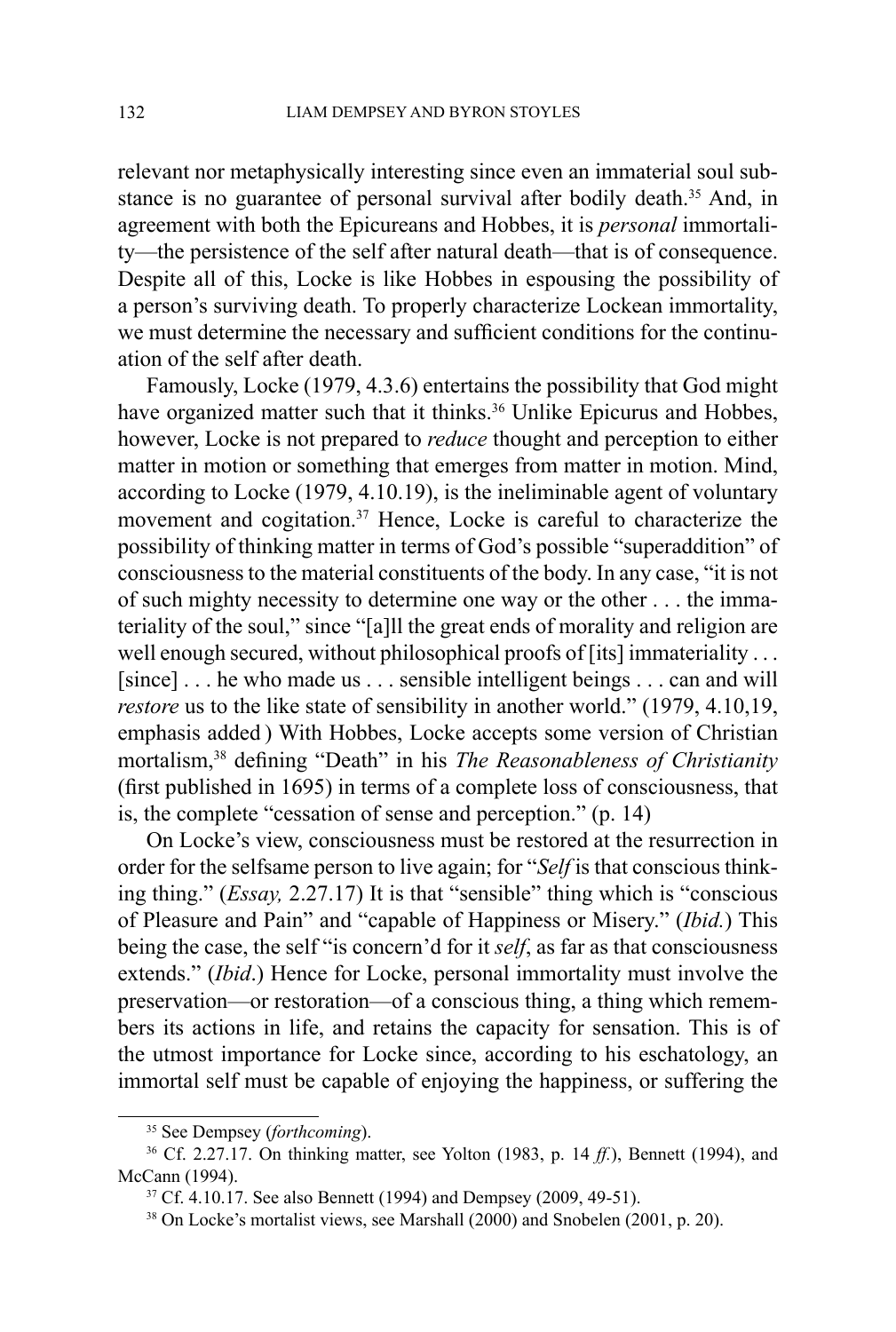misery, meted out at the Final Judgment; it must be "capable there to receive the Retribution [God] has designed to Men, according to [its] doings in this Life." (1979, 4.3.6)

Locke's mortalist construal of death in terms of the cessation of consciousness is suggestive of the Epicurean doctrine that being dead is nothing to us since death marks the end of consciousness. Persons are conscious thinking things and death is the complete cessation of consciousness; if not for the grace of God, this utter lack of consciousness is permanent. So, unlike the Epicureans who were inclined to view bodily death as the end of the story, Locke is like Hobbes in taking all of our hopes for, and fears of, an afterlife to rest upon the resurrection of the body. But for the miraculous intervention of God, then, Locke agrees with the Epicureans.

Consequently, on Locke's view the question of the immateriality of the soul is not important to questions of immortality. Indeed, without bodily resurrection, even the immateriality of the soul wouldn't guarantee immortality. For even if an immaterial soul is indestructible, as the substance dualist supposes, this does not entail a continuation of the person; indeed, experience suggests the opposite conclusion. According to excerpts from Locke's journal (20 April, 1682), those convinced by this sort of argument "perfectly mistake immortality," which requires not "a state of bare substantial existence and duration, but a *state of sensibility*." (emphasis added) While proponents "distinguish betwixt duration and life" in the case of body, they do not in the case of the soul and argue that it cannot "cease to think and perceive." (*Ibid.*) However, "this is manifestly false, and there is scarce a man that has not experience to the contrary every twenty-four hours." (*Ibid*.)

The loss of consciousness is seen every night in a dreamless sleep, "whereby it is plain that the soul may exist . . . for some time without sense and perception." *(Ibid.*)<sup>39</sup> And if the soul, because of changes in the body, can exist without sensing pain and pleasure for an hour, "it may also have the same duration without pain or pleasure . . . to eternity." (*Ibid.*) At most, then, the soul's immateriality shows that it has "eternal duration," but this "is to prove no other immortality of the soul than what belongs to one of Epicurus's atoms, viz. that it perpetually exists, but has no sense either of happiness or misery." *(Ibid.)* Better that we should say that "spirit be in its own nature as durable as matter . . . they may *both* lie *dead* and *inactive*, the one *without thought*, the other *without motion*, a minute, an hour, or to eternity, which wholly depends upon the will and good pleasure of the first Author." (*Ibid.*, emphasis added)

<sup>39</sup> Cf. *Essay*, 2.1.13.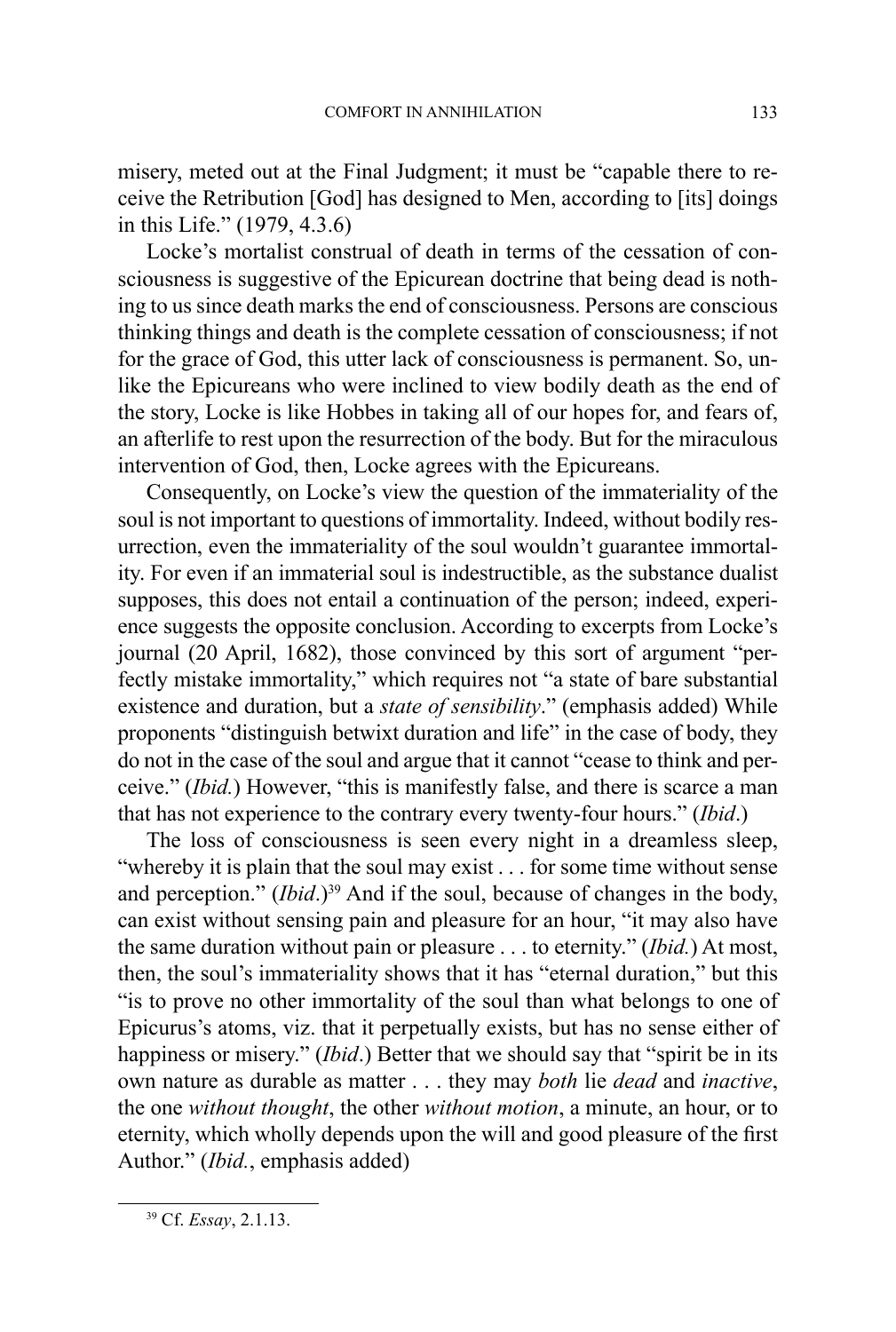As Locke sees it, consciousness, the locus of personhood, can and does cease under certain conditions, and these conditions follow from changes in the body. Locke, thus, anticipates what we might call David Hume's *principle of proportionality*: changes in the mind are proportional to changes in the body, especially the brain. "The weakness of body and . . . mind are exactly proportioned," as is the vigour of both in adulthood, "their sympathetic disorder in sickness, their common gradual decay in old age. The step further seems unavoidable; their common dissolution in death." (Hume 1983, p. 95) Similarly, Locke points to the example of sleep to highlight the capacity of the soul to lose consciousness following changes in the body. He also points to the examples "apoplexy" and "swooning" as instances of changes in consciousness being attended by changes in the body (Locke 1858, p. 129).

Interestingly, this principle of proportionality finds its historical roots in the Epicurean texts. One of the many arguments Lucretius presents in the third book of *De Rerum Natura* is just the one we find in the pages of Locke and Hume: "the mind is begotten along with the body, and grows up with it, and with it grows old . . . [we also see it] falling to pieces at the same time worn out with age." (3.456-459) The Epicurean argument is bolstered by additional evidence of the sort alluded to by Locke: the mind is pained when the body is diseased, the mind suffers when the body is unwell, wine affects both body and mind, epilepsy shakes both body and mind, and so on (*DRN*, 3.459 *ff.*). Indeed, what could be more natural than to think that the mind dies with the body to which it is dynamically coupled in birth, maturation, and old age? For both the Epicureans and Locke, the dissolution of consciousness results from the dissolution of the body. That Locke refers to the Epicurean atoms explicitly in making this point and that one of Locke's arguments is distinctively Epicurean suggests, if not direct influence, at least a concurrence of thought. Yet according to Locke, but not the Epicureans, the righteous may rightly hold out hope for an afterlife.

# VI. LOCKE ON RESURRECTION, PUNISHMENT, AND THE BADNESS OF DEATH

On Locke's view, the resurrection of the body marks the beginning of the divine judgment. With Hobbes, Locke maintains that the righteous are rewarded with eternal life in communion with God. For the wicked, however, the punishment is permanent annihilation through the all consuming con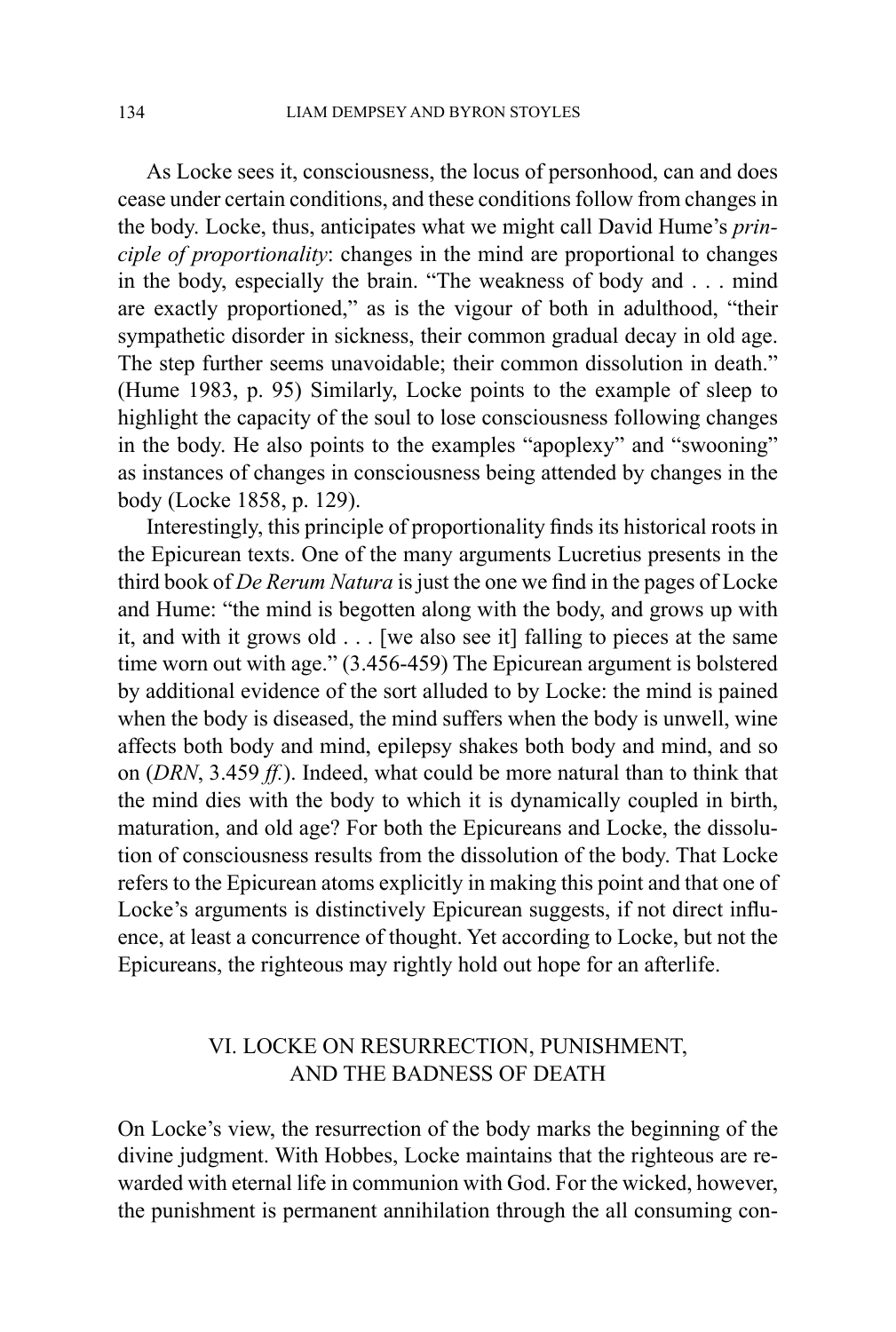flagration of hellfire.<sup>40</sup> Rather than persisting in hell for eternity, then, the wicked, according to Locke, are (painfully) consumed by the hellfire. In a personal copy of his *The Reasonableness of Christianity* (first published anonymously in 1695) Locke appends the following note: "That *Death* (*i*.*e*. a cessation of sense and perception) shall at last . . . be a punishment of the unrighteous is plain from *Gal*. VI. 8 where *corruption* is set in opposition to *life everlasting*, the one the fruit of righteousness and the other of unrighteousness." (1999, p. 14) Thus, whereas the Epicureans argue against the fear of death on the grounds that annihilation eliminates the possibility of pain or displeasure, Hobbes and Locke take post-resurrection annihilation to be the ultimate punishment for the wicked and restored eternal life the reward of the righteous. Contrary to Hobbes' view, however, Locke maintains that the second death of the wicked is itself quite painful.

Thus, for mortalists like Locke, the rejection of eternal suffering in hellfire was not meant to deny divine punishment. For Hobbes, between resurrection and second death, the wicked are conscious of their loss, and are subject to the same pains of aging and death as before. For Locke, the punishment of the wicked lies not in annihilation itself, but in the mode whereby they are annihilated: *fiery incineration*. Like Isaac Newton's erstwhile friend and colleague William Whiston, Locke believes that the requirements of religion are well enough met by annihilation through incineration.<sup>41</sup> On Locke's view, there will be, in effect, two grades of resurrection; the good will be resurrected with spiritual bodies, while the wicked will be resurrected with physical bodies, bodies which will eventually be consumed by hellfire.<sup>42</sup> In these details, Locke's view differs from Hobbes'.

Despite his belief that the condemned will suffer the torments of the hellfire, Locke follows Hobbes in arguing that no sinner shall suffer the torments of hell eternally, for this is inconsistent with the omnibenevolence of God. As he puts it,

it seems a strange way of understanding a Law . . . that by *Death* should be meant Eternal Life in Misery. Could any one be supposed by a Law, that says, *For Felony you shall die*, not that he should lose his Life, but be kept alive in

<sup>40</sup> On this see, e.g., Fraser (1890, pp. 259-260). On heretical seventeenth century views of hell in general, see Walker (1964) and Almond (1994). 41 On Whiston' eschatology, see Almond (1994, p. 129 *ff.*). On Whiston's complicated

relationship with Newton, see Snobelen (2004).

<sup>&</sup>lt;sup>42</sup> Locke makes this claim and elaborates his views on the resurrection in a short tract entitled *Resurrectio et qua sequuntur* in King (1830, pp. 148 *ff.*). See also Almond (1994, p. 129).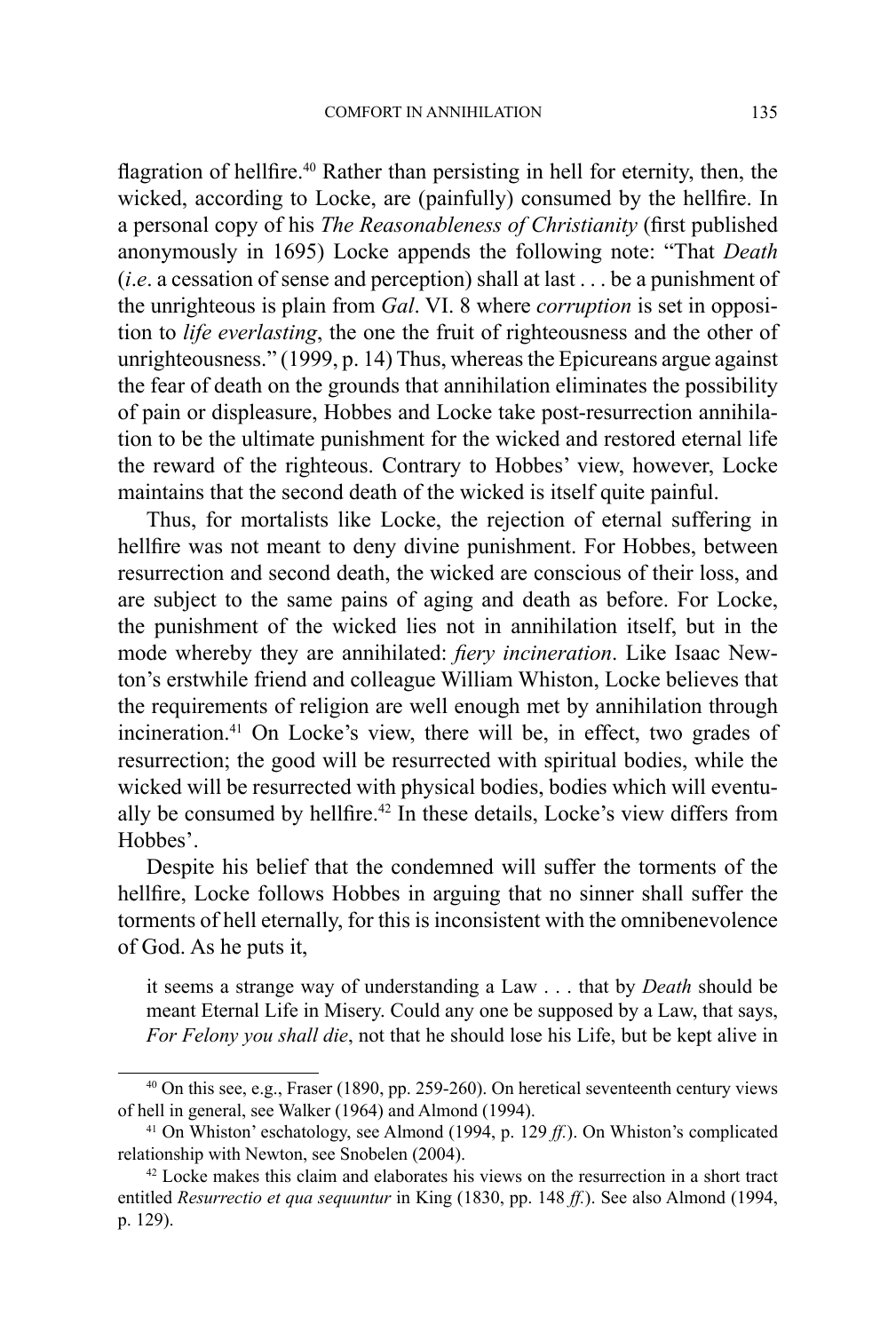perpetual exquisite Torments? And would any one think himself fairly dealt with, that was so used? (Locke 1695, pp. 5-6)

Like the fires of *Gehenna*, the "unquenchable fire" of hell is never-ending. However, while *Gehenna* may have been unquenchable, this in no way implies "that the bodies that were burnt in it were never consumed." (Locke 1830, as cited by Almond 1994, p. 129) Indeed, the physical bodies would likely be consumed quickly by the divine furnace. In any case, final annihilation, on Locke's view, implies more than just the loss of present and future desserts; it is also excruciatingly painful, even if relatively brief. Contra Hobbes, then, Locke thinks talk of hellfire is more than mere metaphor.

## VII. CONCLUSIONS: FROM ATOMIC DEATH TO BODILY REVITALIZATION

These three studies in materialism and mortality point to interesting similarities and differences between the views of Epicurus, Hobbes and Locke concerning the nature of death. Despite the fact that the material systems with which humans are most familiar are corruptible, all three accept the possibility of immortal—yet material—beings. Far from being guaranteed by materiality, however, if a material being is immortal, it must owe its immortality to some additional feature of that being. For Epicurus, it is the gods' special position between ordered universes that ensures they do not break down in the manner of other material entities. For Hobbes and Locke, eternalness and self-existence are intrinsic attributes of God. And while Locke disagrees with Hobbes's materialistic construal of God, both agree that the immortality of human beings depends on God willing our resurrection.

Unlike Hobbes and the Epicureans, however, Locke resists reducing thought and perception to matter in motion or what emerges from matter in motion. Nevertheless, he follows the others in the puzzlement he expresses over the very notion of an immaterial substance. Indeed, as one of the seventeenth century's most important advocates of atomism, Locke entertains the possibility that humans lack an immaterial soul. However, neither Hobbes nor Locke sees a challenge to immaterialism as either metaphysically or religiously problematic. In fact, Locke most clearly articulates a point on which all three concur: immateriality is not a necessary condition for immortality. Moreover, Locke contends that immateriality is not even a sufficient condition for immortality.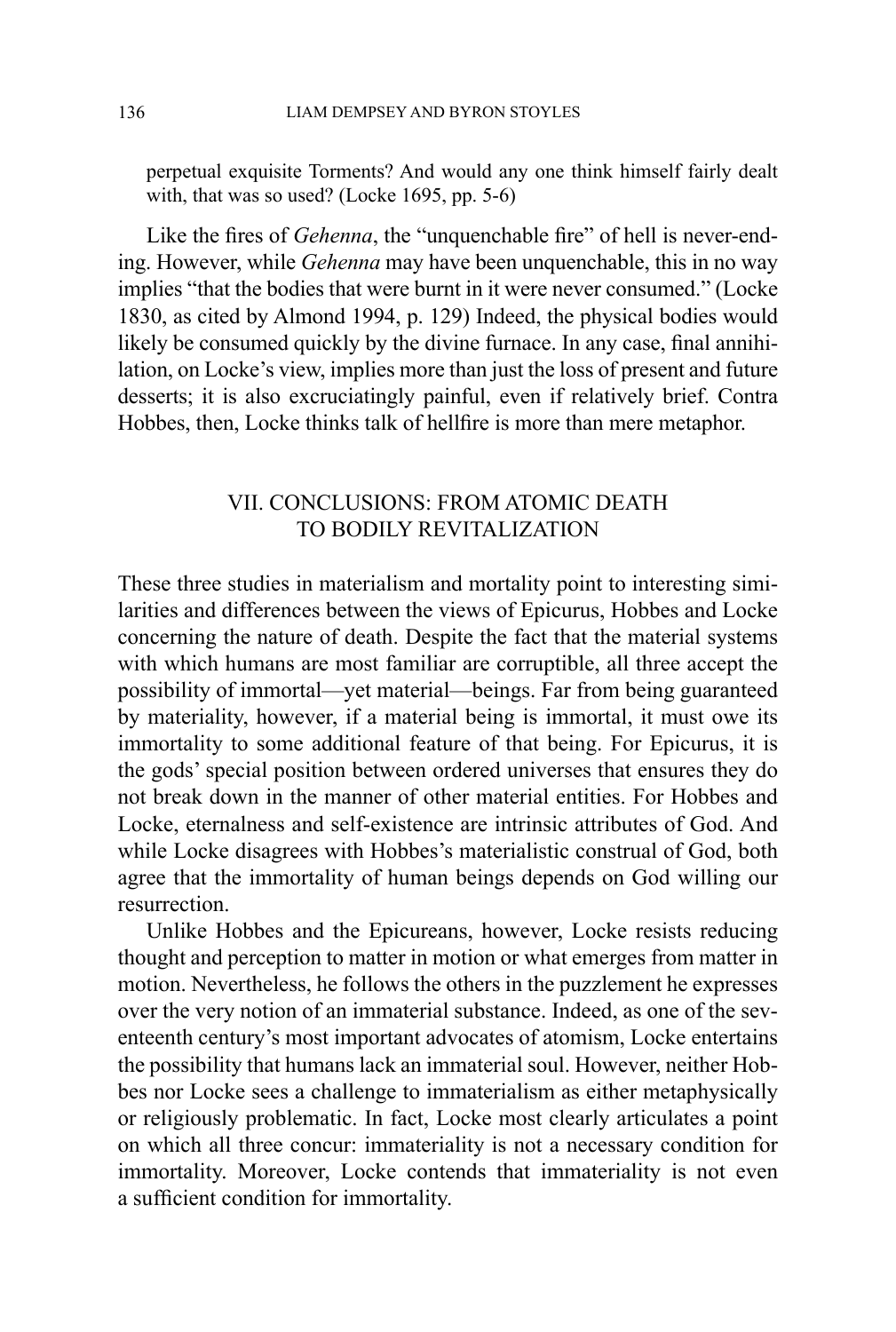Contrary to the Epicureans' more austere construal of death, both Hobbes and Locke believe that personal immortality for humans is possible. However, in agreement with the Epicureans, neither takes persons to be naturally immortal. For not only do Hobbes and Locke accept the psychological hedonism of the Epicureans, they agree with the Epicurean contention that consciousness—the locus of personhood—depends on the body. In other words, all believe that consciousness ceases upon bodily death, and that this results in the death of the person. Accordingly, none believe that the perpetual existence of the atoms that once constituted the body (or the soul, for that matter) is in any way sufficient for personal immortality.

While both Locke and Hobbes accept the possibility of divine punishment at the Final Judgment, both believe that between death and resurrection we are without consciousness, and thus, without the capacity to experience either happiness or misery. Accordingly, Hobbes and Locke adopt the Epicurean view that there is nothing painful or bad about bodily death *per se*. Nevertheless, they do accept that death can *eventually* be bad for the wicked. According to Hobbes, the wicked will eventually suffer a painful second life, painful both because they will be conscious of what they are missing out on, and because they will be susceptible to the disease and decay which precedes their second death. Locke goes further suggesting that this second death will be particularly painful, even if its duration is finite.

A careful comparison of these theories, then, indicates that the central difference between ancient pagan mortalism and the Christian mortalism of Hobbes and Locke concerns whether or not bodily death is permanent. All three philosophers consider the possibility of life after death; all three hold that meaningful survival of the person would necessarily involve a reconstitution of the material body. Yet, their views diverge in relation to their religious commitments. For the Epicureans, death results in permanent annihilation; they held out no hope of bodily resurrection. For Hobbes and Locke, the resurrection of the body with a restoration of consciousness is the promise of Christ's own death and resurrection.

Finally, while the evidence for Epicurean influence is largely circumstantial, it is, nevertheless, substantive. Both Hobbes and Locke knew of the Epicurean account of death and adopted very similar views. Locke even refers to the Epicurean view to emphasize aspects of his own theory and presents an argument that finds its historical roots in an Epicurean text. Yet, it is of little surprise that they should refrain from acknowledging explicitly any real debt to the Epicureans. For one thing, early modern philosophers did not demand of themselves a particularly high standard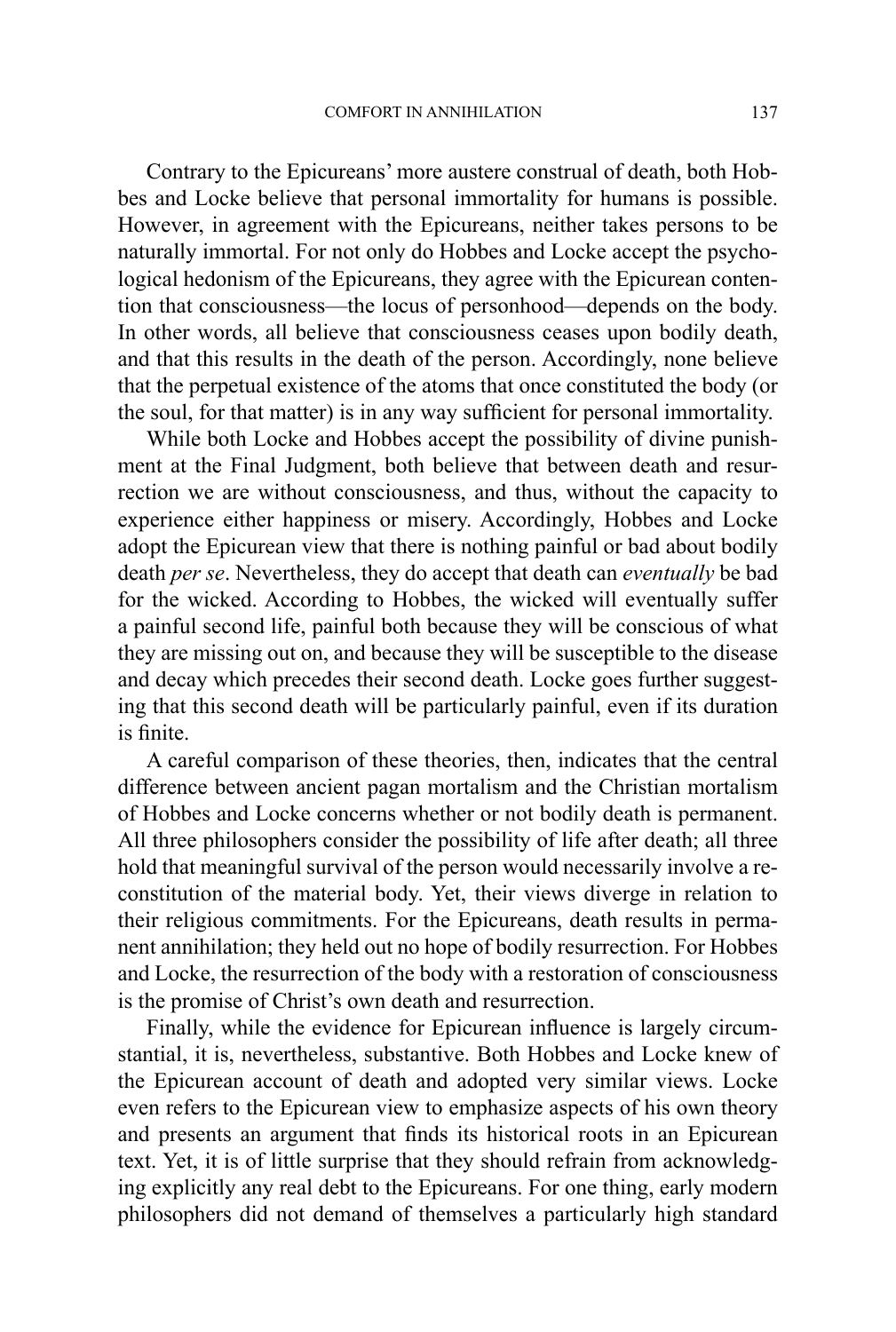for acknowledging sources. There would be nothing odd, then, for Hobbes or Locke to proffer Epicurean arguments without acknowledgement. More importantly, Hobbes and Locke had good reason to keep any debt to the (presumed atheistic) Epicureans concealed. This is especially true when the debt relates directly to those views that challenge Christian orthodoxy.<sup>43</sup> After all, the Epicureans are those ignoble pagans who, along with the heretics who followed them in advocating a material and mortal soul, are condemned to the sixth circle of Dante's *Inferno*.

#### BIBLIOGRAPHY

- Adam, C. and G. Milhaud (eds.), 1947, *Correspondance*, Paris: Presses Universitaires du France.
- Alighieri, Dante. *Inferno. Henry Wadsworth Longfellow's Translation*, accessed at: the Gutenberg Project: http://www.gutenberg.org/files/1001/1001-h/1001 h.htm
- Almond, Philip C., 1994, *Heaven and Hell in Enlightenment England*, Cambridge: Cambridge University Press.
- Bennett, Jonathan, 1994, "Locke's Philosophy of Mind", in V. Chappell (ed.), *The Cambridge Companion to Locke*, Cambridge: Cambridge University Press, pp. 98-108.
- Burns, Robert, 1972, *Christian Mortalism from Tyndale to Milton*, Massachusetts: Harvard University Press.
- Calvin, John, 1851, "Psychopannychia", in H. Beveridge (trans. and ed.), *Calvin's Tracts Relating to the Reformation (Vol. 3),* Edinburgh: Calvin Translation Society, pp. 413-490.
- Dempsey, Liam, forthcoming, "'A Compound Wholly Mortal': Locke and Newton on the Metaphysics of (Personal) Immortality", *British Journal for the History of Philosophy*.
- Dempsey, Liam, 2009, "Thinking-Matter Then and Now: The Evolution of Mind-Body Dualism", *History of Philosophy Quarterly* 26, No. 1, pp. 43-61.
- Epicurus, "Letter to Herodotus", in R. D. Hicks (trans.), 2005, *Diogenes Laertius: Lives of Eminent Philosophers (Vol. II)*, Cambridge: Harvard University Press, pp. 564-613.
- Epicurus, "Letter to Menoeceus" in R. D. Hicks (trans.), 2005, *Diogenes Laertius: Lives of Eminent Philosophers (Vol. II)*, Cambridge: Harvard University Press, pp. 648-659.

<sup>43</sup> If, as many assume, Hobbes were actually an atheist, Books III and IV of *Leviathan* would, themselves, be clear evidence that Hobbes thought it prudent to put forward a clever and substantial concealment of his lack of faith.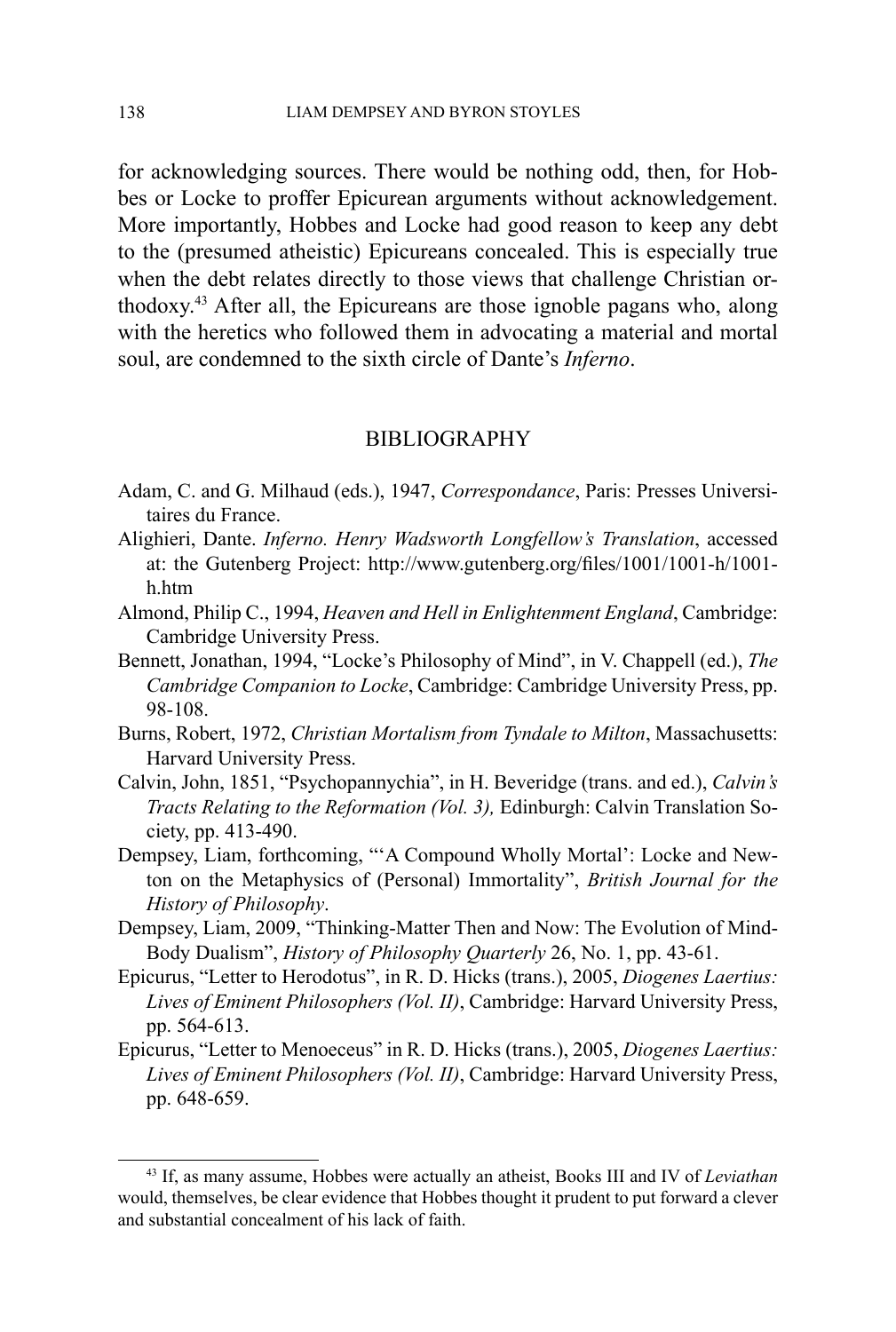- Farrington, B., 1985, "The meaning of 'persona' in *De Rerum Natura* III.58", *Hermathena, 55,* pp. 3-12.
- Fisch, H. (ed.), 1968, *Richard Overton's Mans mortalitie: Or, A Treatise proving Man (quatenus Animal rationale) a Compound wholly Mortal*, Liverpool: Liverpool University Press.
- Fowler, D., 1993, "Review of Philip Mitsis' Epicurus' Ethical Theory: The Pleasures of Invulnerability", *Journal of Hellenic Studies* 113, pp. 169-174.
- Fraser, Alexander C., 1890, *Locke*, London: William Blackwood and sons.
- Hobbes, Thomas, 1976, *Thomas White's De Mundo Examined*, translated by H.W. Jones, London: Bradford University Press.
- Hobbes, Thomas, 1651, "Leviathan" in E. Curley (ed.), 1994, *Leviathan: With Selected Variants from the Latin Edition of 1668*, Indianapolis: Hackett Publishing Company.
- Hobbes, Thomas, 1640, "The Elements of Law", in J.C.A. Gaskin (e.d), 1994, *Thomas Hobbes Human Nature and De Corpore Politico*, New York: Oxford University Press.
- Hume, David, 1777, "Of the Immortality of the Soul," in R. H. Popkin (ed.), 1983, *Dialogues Concerning Natural Religion: and the Posthumous Essays*, Cambridge: Hackett Publishing Company.
- Johnston, David, 1989, "Hobbes's Mortalism", *History of Political Thought* X, No. 4, pp. 647-663.
- King, Peter, 1830, *The Life of John Locke, Vol. 1,* London: H. Colburn and R. Bentley.
- Locke, John, 1999, *The Reasonableness of Christianity as Delivered*, edited by J. C. Higgins-Biddle, Oxford: Clarendon Press.
- Locke, John, 1979, *An Essay Concerning Human Understanding*, edited by Peter H. Nidditch, Oxford: Oxford University Press.
- Locke, John, 1858, *Life and Letters of John Locke: With Extracts from his Journals and Common-place Books*, edited by P. King, London: H. G. Bohn.
- Long, A. A. and D. N. Sedley, 1987, *The Hellenistic Philosophers*, *Vol. 1*, Cambridge, Cambridge University Press.
- Lucretius, 1975, *De Rerum* Natura, translated by W.H.D. Rouse and revised by Martin Ferguson Smith, Cambridge, Harvard University Press.
- Marshall, John, 2000, "Locke, Socinianism, 'Socinianism', and Unitarianism", in M. A. Stewart (ed.), *English Philosophy in the age of Locke*, New York: Oxford University Press, pp. 158-161.
- McCann, Edwin, 1994, "Locke's Philosophy of Body", in V. Chappell (ed.), *The Cambridge Companion to Locke*, Cambridge: Cambridge University Press, pp. 56-88.
- Rowe, William L., 2007, *Philosophy of Religion: An Introduction*, Belmont California, Thomson Wadsworth Publishing Company.
- Sedley, David., 1988, "Epicurean Anti-Reductionism" in J. Barnes and M. Mignucci (eds.), *Matter and Metaphysics*, Naples: Bibliopolis.